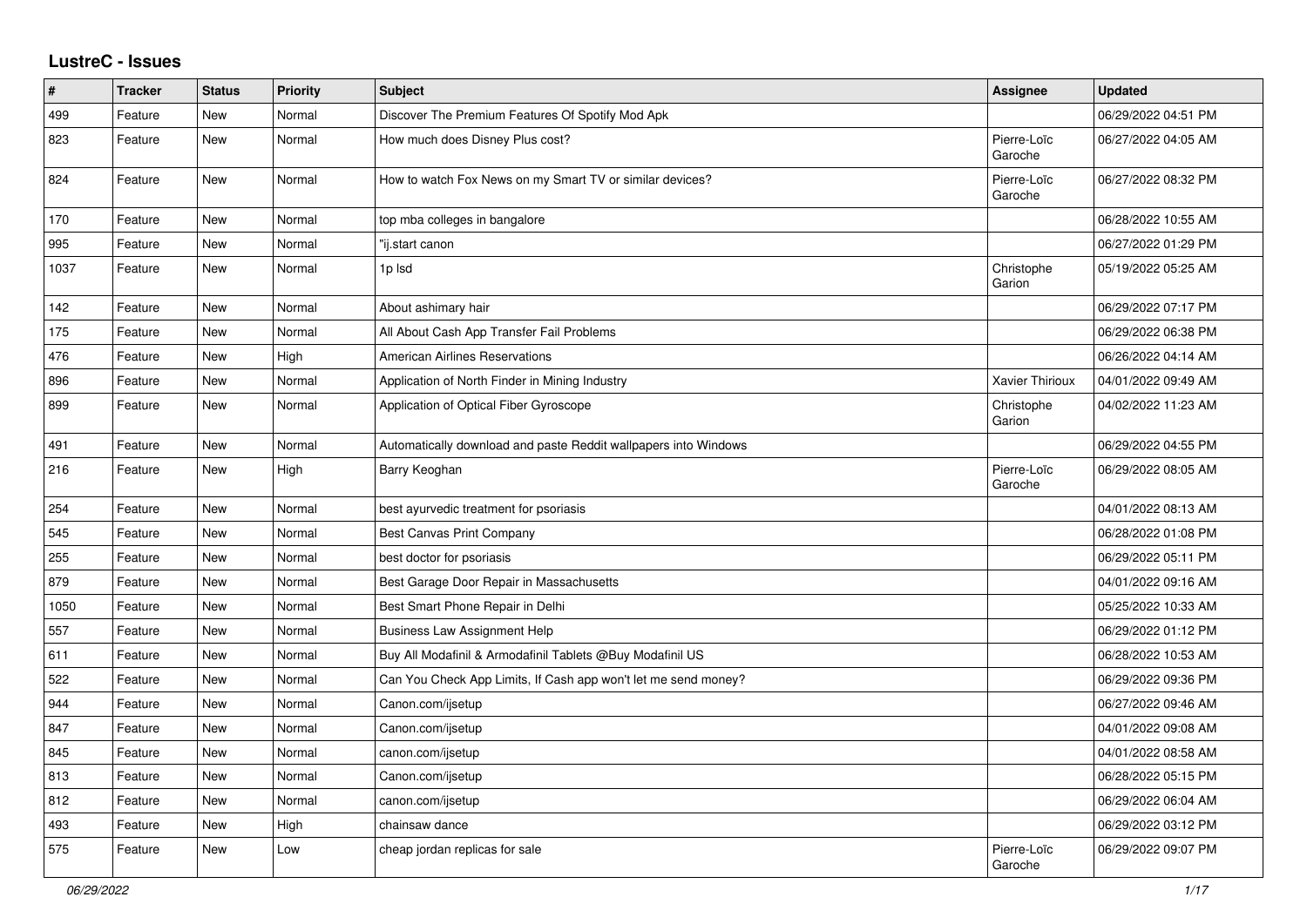| $\pmb{\#}$ | <b>Tracker</b> | <b>Status</b> | Priority | <b>Subject</b>                                                            | Assignee               | <b>Updated</b>      |
|------------|----------------|---------------|----------|---------------------------------------------------------------------------|------------------------|---------------------|
| 610        | Feature        | New           | Normal   | CheapestMedsShop 100% Safe Medicines Online in USA UK & AUS.              |                        | 06/28/2022 09:42 AM |
| 521        | Feature        | New           | Normal   | Check out the Cash app Card balance for an overdraft.                     | Pierre-Loïc<br>Garoche | 06/29/2022 02:34 PM |
| 646        | Feature        | New           | Normal   | Collaborative Research Group                                              |                        | 06/29/2022 09:46 AM |
| 698        | Feature        | New           | Normal   | Connect with cash app representative to ask about cash app flip scam      |                        | 06/26/2022 11:24 AM |
| 647        | Feature        | New           | Normal   | <b>Cranberry Health Benefits</b>                                          |                        | 06/28/2022 02:47 PM |
| 994        | Feature        | New           | Normal   | Cricut.com/setup                                                          |                        | 06/26/2022 02:00 AM |
| 1085       | Feature        | New           | Normal   | dcvghdcc asgdvgd dveduqwv ajdhvwd                                         |                        | 06/09/2022 03:46 PM |
| 578        | Feature        | New           | High     | Derrick Gore                                                              | Pierre-Loïc<br>Garoche | 06/29/2022 06:45 PM |
| 242        | Feature        | New           | Normal   | Descripción de Torque Pro MOD APK para Android                            |                        | 06/28/2022 01:14 AM |
| 174        | Feature        | New           | Normal   | Digital Marketing Philadelphia                                            |                        | 06/28/2022 11:34 AM |
| 1081       | Feature        | New           | Normal   | drift boss- the best driftitng game                                       |                        | 06/15/2022 05:56 AM |
| 1075       | Feature        | New           | Low      | Enjoy Free Services Of Toomics Mod APK For Android                        |                        | 06/03/2022 10:00 AM |
| 220        | Feature        | New           | Normal   | essay writing services                                                    |                        | 06/26/2022 04:55 PM |
| 877        | Feature        | New           | Normal   | <b>Exness Broker Review</b>                                               |                        | 04/01/2022 09:12 AM |
| 511        | Feature        | New           | Normal   | Fashion                                                                   | Anonymous              | 06/27/2022 12:17 AM |
| 510        | Feature        | New           | Normal   | Fashion                                                                   | Anonymous              | 06/29/2022 08:57 PM |
| 509        | Feature        | New           | Normal   | Fashion                                                                   | Anonymous              | 06/29/2022 11:19 AM |
| 272        | Feature        | New           | Normal   | Fashion                                                                   |                        | 06/27/2022 03:53 PM |
| 271        | Feature        | New           | Normal   | Fashion                                                                   |                        | 06/28/2022 06:41 PM |
| 214        | Feature        | New           | Normal   | Five Christmas Apps For Apple Users                                       |                        | 06/29/2022 06:15 PM |
| 1017       | Feature        | New           | Normal   | fleeing the complex                                                       | Hamza Bourbouh         | 05/13/2022 06:33 AM |
| 1100       | Feature        | New           | Low      | <b>Food Products</b>                                                      | Pierre-Loïc<br>Garoche | 06/28/2022 09:40 AM |
| 973        | Feature        | New           | Normal   | Free NFL Streaming Sites                                                  |                        | 06/28/2022 06:27 AM |
| 683        | Feature        | New           | Normal   | Game creation                                                             |                        | 06/28/2022 09:51 PM |
| 543        | Feature        | New           | Normal   | Get tech assistance with customer support on ATT Yahoo email login issue. |                        | 06/24/2022 05:08 PM |
| 806        | Feature        | New           | Normal   | Go everywhere thanks to mapquest driving directions                       |                        | 06/29/2022 07:38 AM |
| 903        | Feature        | New           | Normal   | Good game                                                                 |                        | 04/11/2022 08:39 AM |
| 901        | Feature        | New           | Normal   | good game ever                                                            |                        | 06/29/2022 02:55 PM |
| 900        | Feature        | New           | Normal   | good game ever                                                            |                        | 04/02/2022 11:59 AM |
| 177        | Feature        | New           | Normal   | HD lace silky straight human hair wig                                     |                        | 04/01/2022 08:41 AM |
| 186        | Feature        | New           | Normal   | homoeobazaar                                                              |                        | 06/28/2022 04:29 PM |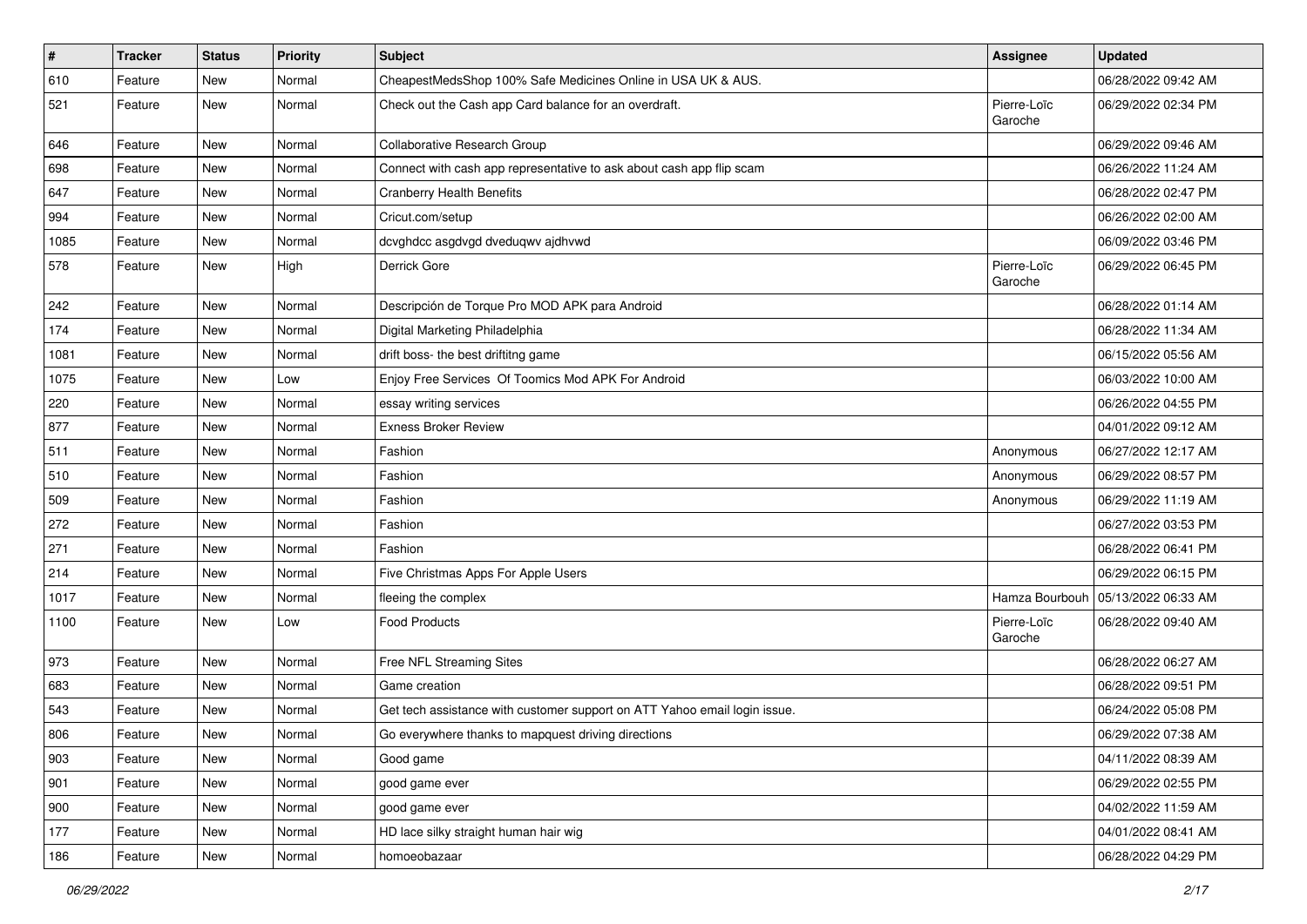| $\vert$ # | <b>Tracker</b> | <b>Status</b> | <b>Priority</b> | <b>Subject</b>                                                  | Assignee               | <b>Updated</b>      |
|-----------|----------------|---------------|-----------------|-----------------------------------------------------------------|------------------------|---------------------|
| 180       | Feature        | New           | Normal          | homoeobazaar                                                    |                        | 06/29/2022 09:22 PM |
| 919       | Feature        | <b>New</b>    | Normal          | How can I check my Cash App card balance by dialing a number?   |                        | 04/10/2022 09:07 AM |
| 594       | Feature        | New           | Normal          | How does research proposal help online make it easy for me?     |                        | 06/28/2022 08:23 PM |
| 212       | Feature        | New           | Normal          | How good is the market for gaming mobile apps at the moment?    |                        | 05/17/2022 11:09 AM |
| 229       | Feature        | <b>New</b>    | Normal          | How To Delete Cash App Account? - Check Out the Steps In Detail |                        | 06/28/2022 07:06 PM |
| 608       | Feature        | New           | Normal          | How To Do Hotmail Password Reset Without Phone Number?          |                        | 06/28/2022 07:39 AM |
| 241       | Feature        | New           | Normal          | How to get a complete solution of Big Ideas Math Answers?       |                        | 04/01/2022 08:15 AM |
| 693       | Feature        | New           | Normal          | How To Get My Money Back From The Cash App To Your Wallet?      |                        | 06/28/2022 06:38 PM |
| 810       | Feature        | <b>New</b>    | Normal          | how to remove viruses from a phone                              |                        | 06/28/2022 11:13 AM |
| 237       | Feature        | New           | Normal          | HP Printer Assistant Software   Download & Install HP Assistant |                        | 06/29/2022 09:37 PM |
| 846       | Feature        | New           | Normal          | ij.start canon                                                  |                        | 04/01/2022 08:58 AM |
| 224       | Feature        | New           | Normal          | Instant Personal Loan                                           | Pierre-Loïc<br>Garoche | 06/28/2022 04:40 PM |
| 478       | Feature        | <b>New</b>    | Normal          | Is it safe to install third-party WhatsApp GB?                  |                        | 06/29/2022 09:53 PM |
| 1049      | Feature        | <b>New</b>    | Normal          | IT Software Company In Delhi                                    |                        | 05/27/2022 05:24 AM |
| 240       | Feature        | New           | Normal          | Juego interesante de Dragon Ball Legends MOD APK                |                        | 06/28/2022 02:55 PM |
| 803       | Feature        | New           | High            | Ketamine Online Store                                           | Pierre-Loïc<br>Garoche | 06/29/2022 04:38 PM |
| 904       | Feature        | <b>New</b>    | Normal          | Laora seeck                                                     |                        | 04/20/2022 11:54 AM |
| 779       | Feature        | New           | Normal          | Latest Whatsapp groups for Teens                                | Pierre-Loïc<br>Garoche | 06/27/2022 08:15 PM |
| 151       | Feature        | <b>New</b>    | Normal          | Law Essay Writing Service - Assignments Planet                  |                        | 06/29/2022 06:45 PM |
| 171       | Feature        | <b>New</b>    | Normal          | loan management system                                          |                        | 06/28/2022 08:24 PM |
| 665       | Feature        | New           | Normal          | Look for a dedicated help with finance assignment               |                        | 06/27/2022 11:10 PM |
| 527       | Feature        | <b>New</b>    | Normal          | My Teachers                                                     |                        | 06/29/2022 12:33 PM |
| 894       | Feature        | <b>New</b>    | Normal          | Need phd dissertation help in UK                                |                        | 05/30/2022 12:29 PM |
| 204       | Feature        | New           | Normal          | New Car Tyres                                                   |                        | 04/01/2022 08:40 AM |
| 572       | Feature        | New           | Normal          | New features of WhatsApp Plus on Android phones                 | Pierre-Loïc<br>Garoche | 06/29/2022 04:10 PM |
| 277       | Feature        | New           | Normal          | Nike Dunks Replica                                              |                        | 04/01/2022 08:19 AM |
| 276       | Feature        | <b>New</b>    | Normal          | Nike Dunks Replica                                              |                        | 04/01/2022 08:19 AM |
| 866       | Feature        | New           | Normal          | Northern Ireland Dissertation Writing Service                   | Pierre-Loïc<br>Garoche | 04/01/2022 09:12 AM |
| 669       | Feature        | <b>New</b>    | Normal          | Nursing Assignment Help                                         |                        | 06/28/2022 11:16 PM |
| 681       | Feature        | New           | High            | Online Class                                                    |                        | 06/27/2022 07:20 AM |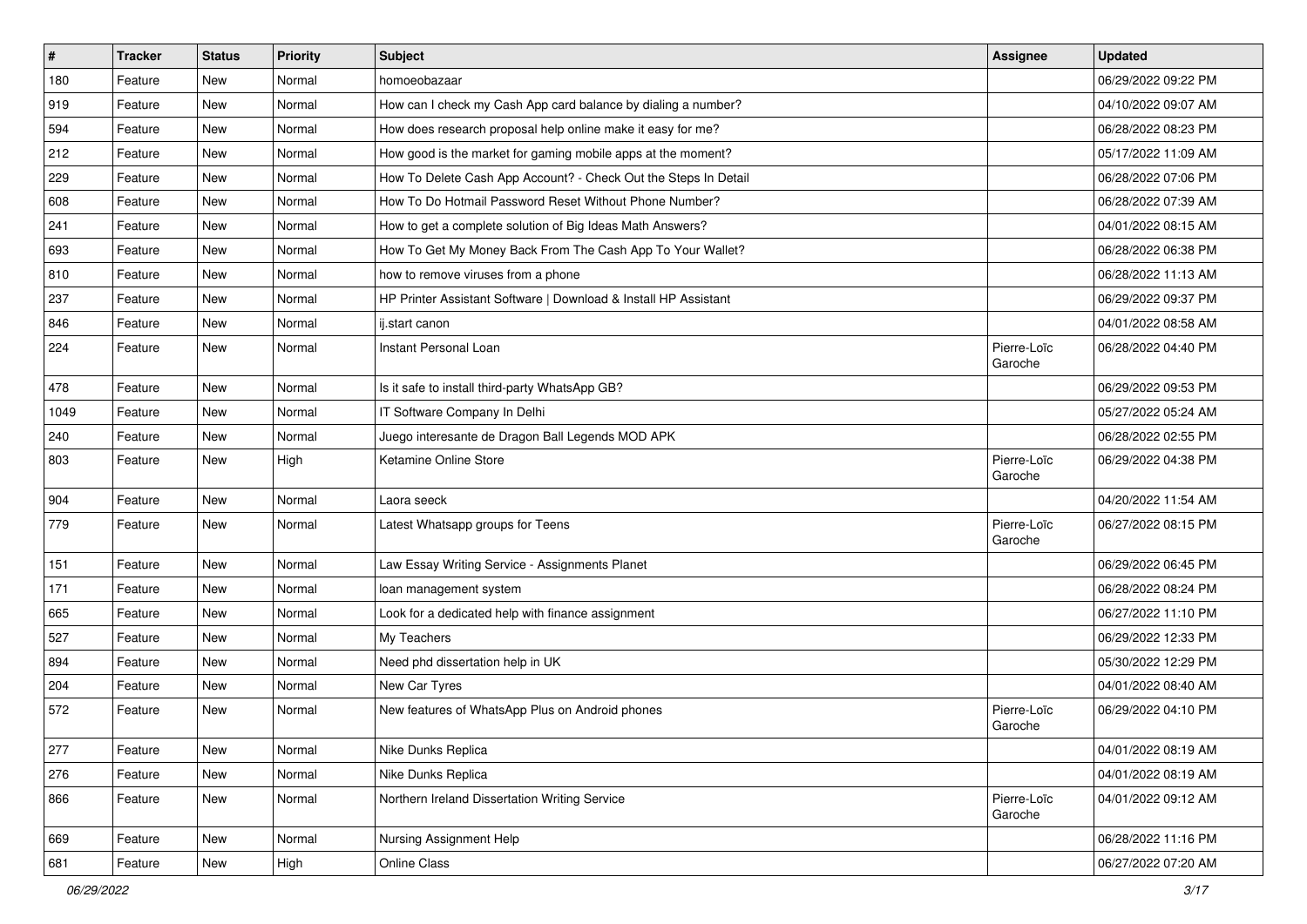| $\vert$ # | <b>Tracker</b> | <b>Status</b> | <b>Priority</b> | <b>Subject</b>                                                | <b>Assignee</b>        | <b>Updated</b>      |
|-----------|----------------|---------------|-----------------|---------------------------------------------------------------|------------------------|---------------------|
| 1056      | Feature        | New           | Normal          | <b>Online Class Issues</b>                                    |                        | 05/28/2022 12:44 AM |
| 848       | Feature        | <b>New</b>    | Normal          | <b>Online Classes Assistance</b>                              |                        | 04/01/2022 08:57 AM |
| 740       | Feature        | New           | Normal          | Online Thesis Help USA                                        |                        | 06/28/2022 08:25 PM |
| 654       | Feature        | New           | Normal          | <b>Peach Health Benefits</b>                                  |                        | 06/28/2022 10:03 AM |
| 649       | Feature        | <b>New</b>    | Normal          | Pear Health Benefits                                          |                        | 06/28/2022 08:04 AM |
| 172       | Feature        | New           | Normal          | pgdm colleges in bangalore                                    |                        | 06/23/2022 10:47 PM |
| 606       | Feature        | New           | Normal          | Play unblocked cookie crush 3                                 | Pierre-Loïc<br>Garoche | 06/29/2022 01:42 AM |
| 648       | Feature        | <b>New</b>    | Normal          | <b>Plum Health Benefits</b>                                   |                        | 06/28/2022 06:02 PM |
| 173       | Feature        | <b>New</b>    | Normal          | private limited company registration                          |                        | 06/28/2022 09:51 PM |
| 546       | Feature        | New           | Normal          | Quickbooks Error                                              |                        | 06/29/2022 09:42 AM |
| 552       | Feature        | New           | Normal          | Radio rfm and the benefits of radio rfm                       |                        | 06/29/2022 06:28 AM |
| 207       | Feature        | <b>New</b>    | Low             | real estate lead conversion                                   |                        | 06/28/2022 06:09 PM |
| 243       | Feature        | New           | Normal          | Reconstruir la pandilla de la mafia en Gangstar Vegas MOD APK |                        | 06/29/2022 12:33 PM |
| 127       | Feature        | New           | Normal          | replica af1                                                   |                        | 04/01/2022 07:55 AM |
| 794       | Feature        | New           | Normal          | Safe place to buy fifa coins                                  |                        | 06/28/2022 11:15 AM |
| 902       | Feature        | <b>New</b>    | Normal          | salo717                                                       |                        | 05/18/2022 10:35 AM |
| 931       | Feature        | <b>New</b>    | High            | Situs Judi Slot Online apel888                                | Pierre-Loïc<br>Garoche | 06/26/2022 01:07 AM |
| 1109      | Feature        | New           | Normal          | Six Guns Mod Apk Answers Your Questions                       | Christophe<br>Garion   | 06/26/2022 09:12 AM |
| 63        | Feature        | <b>New</b>    | Normal          | Skip normalization step in mutation generation if it possible | Pierre-Loïc<br>Garoche | 06/29/2022 08:54 AM |
| 141       | Feature        | <b>New</b>    | Normal          | Something about jerry curly                                   |                        | 06/29/2022 09:32 PM |
| 967       | Feature        | New           | Normal          | stream live nfl games free online                             |                        | 06/26/2022 10:09 AM |
| 558       | Feature        | <b>New</b>    | Normal          | <b>Stunning Classic Sofas</b>                                 |                        | 06/29/2022 10:03 AM |
| 126       | Feature        | New           | Normal          | Stussy Air Force 1 replica                                    |                        | 06/29/2022 02:04 PM |
| 1070      | Feature        | New           | Normal          | <b>Tableau Consulting Expertise</b>                           |                        | 06/09/2022 11:50 AM |
| 861       | Feature        | <b>New</b>    | Low             | <b>Understanding Situational Depression</b>                   | Pierre-Loïc<br>Garoche | 04/01/2022 09:12 AM |
| 1066      | Feature        | <b>New</b>    | High            | Using the default Routerlogin.net web address for setup       |                        | 05/31/2022 12:16 PM |
| 1095      | Feature        | New           | High            | Want to Know the Best CV Makers in Dubai?                     |                        | 06/20/2022 06:29 AM |
| 968       | Feature        | New           | Normal          | watch nfl online free live streaming                          |                        | 06/25/2022 11:52 PM |
| 725       | Feature        | New           | Normal          | What are memo writing services design                         |                        | 06/24/2022 06:24 AM |
| 281       | Feature        | New           | Normal          | what are the types of Ringtones?                              | Anonymous              | 06/29/2022 09:03 PM |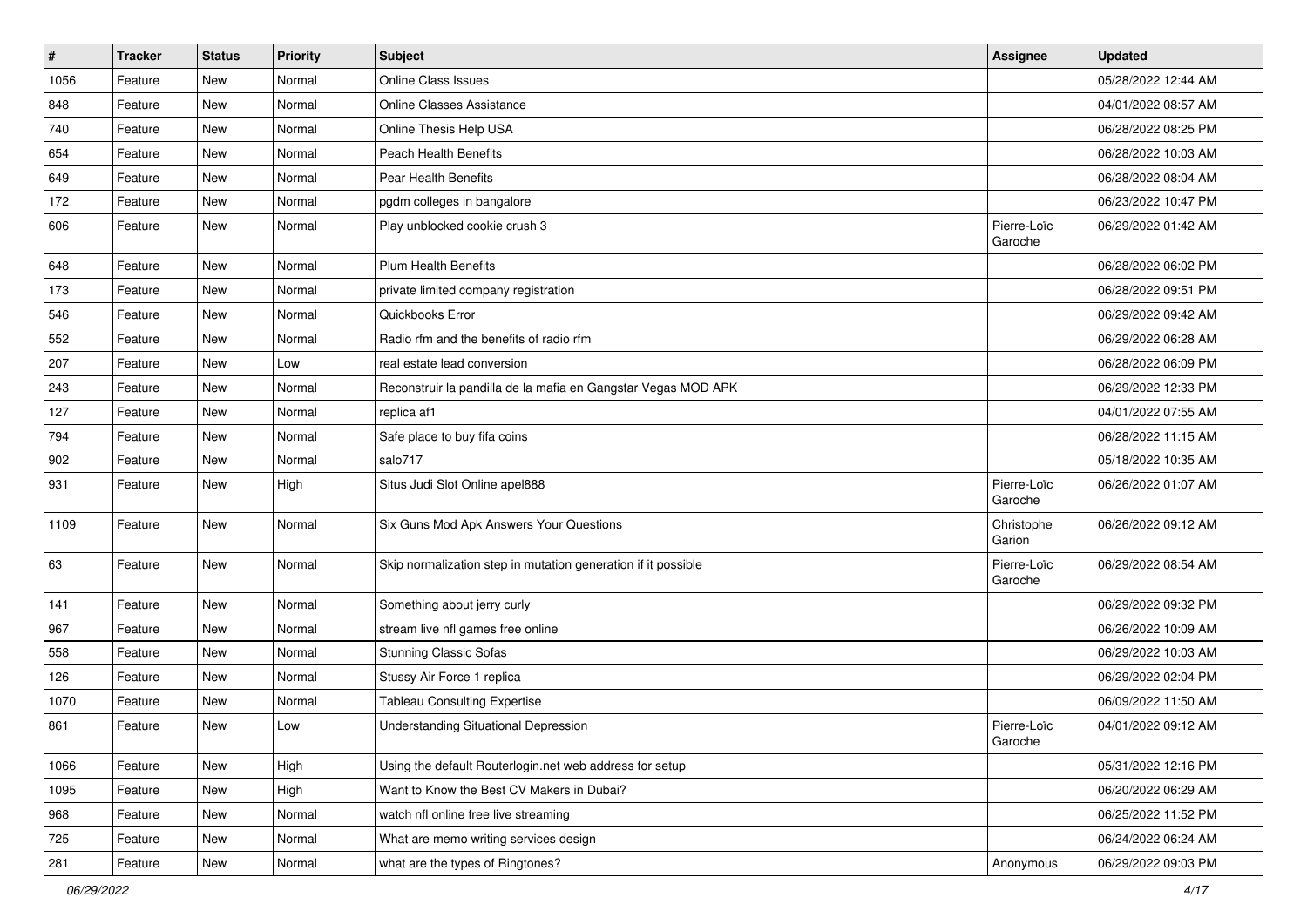| $\pmb{\#}$ | <b>Tracker</b> | <b>Status</b> | <b>Priority</b> | <b>Subject</b>                                                            | Assignee               | <b>Updated</b>      |
|------------|----------------|---------------|-----------------|---------------------------------------------------------------------------|------------------------|---------------------|
| 927        | Feature        | New           | Normal          | What Is The Right Way To Troubleshoot Cash App Transfer Failed Problems?  |                        | 04/12/2022 05:54 AM |
| 868        | Feature        | New           | Normal          | What Is the Role of a Graphic Designer?                                   | Pierre-Loïc<br>Garoche | 04/01/2022 09:12 AM |
| 605        | Feature        | New           | Normal          | What will the future of logo design be like?                              |                        | 06/28/2022 01:31 PM |
| 1099       | Feature        | New           | Normal          | Whatsapp Plus - A New Way Of Communicating                                |                        | 06/28/2022 07:57 AM |
| 793        | Feature        | New           | Urgent          | Where can I find cheap FIFA coins?                                        | Pierre-Loïc<br>Garoche | 06/28/2022 03:41 PM |
| 1107       | Feature        | New           | High            | Where do you have to find an application to watch news and sports videos? | Christophe<br>Garion   | 06/29/2022 10:16 AM |
| 637        | Feature        | New           | Normal          | Why do the Outlook rules not work in my account?                          |                        | 06/28/2022 11:12 AM |
| 963        | Feature        | New           | Normal          | Why I am not getting cool cash app card designs- call experts             |                        | 06/26/2022 07:52 AM |
| 680        | Feature        | New           | Normal          | Word Jewels 2                                                             |                        | 06/29/2022 04:49 PM |
| 263        | Feature        | New           | Normal          | Wrecked Car Is Nothing But A Worthless                                    | Pierre-Loïc<br>Garoche | 06/29/2022 09:09 PM |
| 756        | Feature        | New           | Normal          | Your one-stop destination for the thesis writing service                  |                        | 06/27/2022 05:46 PM |
| 960        | Feature        | New           | Normal          | Zooming Instagram Picture In Full HD                                      | Pierre-Loïc<br>Garoche | 06/26/2022 07:18 AM |
| 767        | Bug            | New           | Normal          | apkmod                                                                    |                        | 06/29/2022 06:15 PM |
| 1097       | <b>Bug</b>     | New           | Normal          | Race and experience new life.                                             |                        | 06/26/2022 04:22 PM |
| 888        | <b>Bug</b>     | New           | Normal          | Is the Fox News Channel on Roku free?                                     |                        | 06/28/2022 06:58 PM |
| 1063       | Bug            | New           | Normal          | 123.hp.com/laserjet                                                       |                        | 05/28/2022 12:27 PM |
| 1059       | Bug            | New           | Normal          | 123.hp.com/laserjet                                                       |                        | 05/28/2022 08:29 AM |
| 1022       | <b>Bug</b>     | New           | Normal          | 123.hp.com/laserjet                                                       |                        | 05/13/2022 01:25 PM |
| 666        | Bug            | New           | Normal          | 470+ pages à colorier de Noël                                             |                        | 06/28/2022 10:02 AM |
| 282        | <b>Bug</b>     | New           | Normal          | Activate Cash App Card: Learn Simple Steps & Fix Errors                   |                        | 06/29/2022 06:36 PM |
| 618        | Bug            | New           | Normal          | Buy Steroids Online with OurMedicnes.com   Best Quality Steroids          |                        | 06/29/2022 10:57 AM |
| 952        | Bug            | New           | Normal          | Canon IJ Network Tool                                                     |                        | 06/26/2022 10:35 AM |
| 948        | <b>Bug</b>     | New           | Normal          | Canon IJ Network Tool                                                     |                        | 06/27/2022 09:30 PM |
| 942        | Bug            | New           | Normal          | Canon IJ Network Tool                                                     |                        | 04/13/2022 08:45 AM |
| 929        | Bug            | New           | Normal          | Canon IJ Network Tool                                                     |                        | 04/12/2022 08:32 AM |
| 921        | <b>Bug</b>     | New           | Normal          | Canon IJ Network Tool                                                     |                        | 04/11/2022 09:00 AM |
| 913        | <b>Bug</b>     | New           | Normal          | Canon IJ Network Tool                                                     |                        | 04/07/2022 06:21 AM |
| 907        | <b>Bug</b>     | New           | Normal          | Canon IJ Network Tool                                                     |                        | 04/04/2022 10:43 AM |
| 864        | <b>Bug</b>     | New           | Normal          | Canon IJ Network Tool                                                     |                        | 04/01/2022 09:14 AM |
| 863        | <b>Bug</b>     | New           | Normal          | Canon IJ Network Tool                                                     |                        | 04/01/2022 09:12 AM |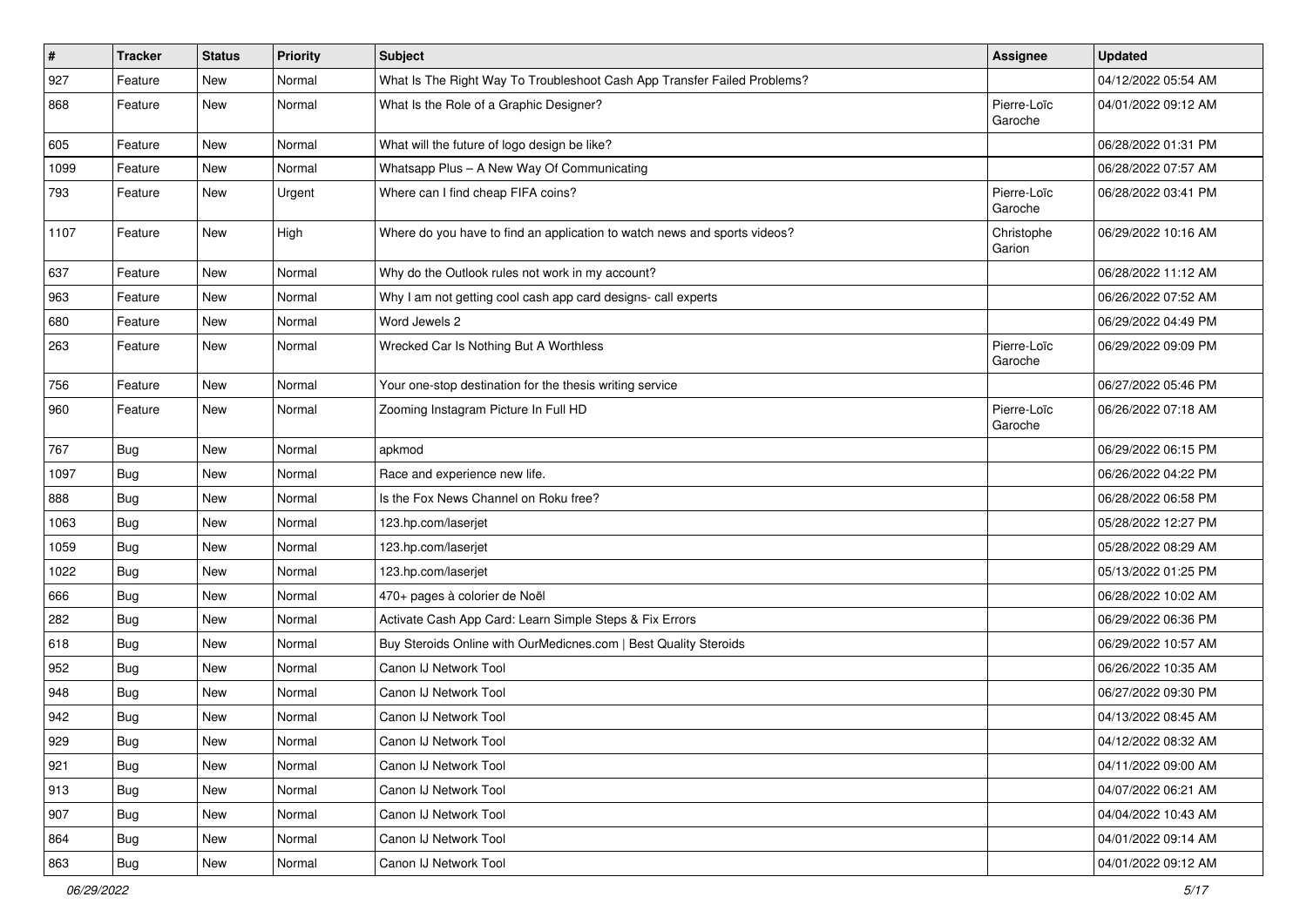| $\vert$ # | <b>Tracker</b> | <b>Status</b> | <b>Priority</b> | Subject                                                                                                                                      | <b>Assignee</b>        | <b>Updated</b>      |
|-----------|----------------|---------------|-----------------|----------------------------------------------------------------------------------------------------------------------------------------------|------------------------|---------------------|
| 859       | <b>Bug</b>     | New           | Normal          | Canon IJ Network Tool                                                                                                                        |                        | 04/01/2022 09:13 AM |
| 843       | Bug            | New           | Normal          | Canon IJ Network Tool                                                                                                                        |                        | 04/01/2022 08:58 AM |
| 811       | Bug            | New           | Normal          | Canon IJ Network Tool                                                                                                                        |                        | 06/28/2022 06:12 AM |
| 770       | Bug            | New           | Normal          | Canon IJ Network Tool                                                                                                                        |                        | 06/29/2022 04:48 AM |
| 759       | <b>Bug</b>     | New           | Normal          | Canon IJ Network Tool                                                                                                                        | Pierre-Loïc<br>Garoche | 06/28/2022 01:57 PM |
| 730       | Bug            | <b>New</b>    | Normal          | Canon IJ Network Tool                                                                                                                        |                        | 06/26/2022 05:51 PM |
| 729       | Bug            | <b>New</b>    | Normal          | Canon IJ Network Tool                                                                                                                        |                        | 06/28/2022 01:10 PM |
| 278       | Bug            | New           | Normal          | Cash App Help & Solutions - Here You Will Get Better Assistance                                                                              |                        | 06/29/2022 09:06 PM |
| 283       | Bug            | New           | Normal          | Cash App To PayPal Transfer Money - Check Out The Steps Here                                                                                 |                        | 04/01/2022 08:17 AM |
| 599       | Bug            | New           | Normal          | Do you know how to delete cash app account from your computer?                                                                               |                        | 06/29/2022 01:49 PM |
| 198       | Bug            | New           | Normal          | DR. RECKEWEG R42 (HAEMOVENIN) (22ML)                                                                                                         |                        | 06/26/2022 05:31 AM |
| 537       | Bug            | <b>New</b>    | Normal          | Get tech assistance with customer support on ATT Yahoo email login issue.                                                                    |                        | 06/28/2022 06:20 AM |
| 841       | Bug            | New           | Normal          | How do I activate FOX NOW?                                                                                                                   |                        | 04/01/2022 08:58 AM |
| 839       | Bug            | New           | Normal          | How do I activate FOX NOW?                                                                                                                   |                        | 04/01/2022 08:58 AM |
| 226       | Bug            | New           | Normal          | How to find reliable service reviews                                                                                                         | Anonymous              | 04/01/2022 08:46 AM |
| 76        | Bug            | New           | Normal          | Import error: Load error: imported node real_to_int declared in a regular Lustre file. File "include/conv.lusi",<br>line 1, characters 0-64: |                        | 06/29/2022 05:50 PM |
| 947       | <b>Bug</b>     | New           | Normal          | is Disney Now and Disney Plus different?                                                                                                     |                        | 04/14/2022 09:53 AM |
| 941       | <b>Bug</b>     | New           | Normal          | is Disney Now and Disney Plus different?                                                                                                     |                        | 06/26/2022 12:10 PM |
| 886       | Bug            | <b>New</b>    | Normal          | Is the Fox News Channel on Roku free?                                                                                                        |                        | 06/28/2022 09:36 PM |
| 840       | Bug            | New           | Normal          | Is Tubi really free and legal?                                                                                                               |                        | 04/01/2022 08:58 AM |
| 289       | Bug            | New           | Normal          | Recover Yahoo Mail Forgotten Password - Explore Kanata Chinese                                                                               |                        | 06/29/2022 03:35 PM |
| 249       | <b>Bug</b>     | New           | Normal          | Steps to Activate Cash App Card in Less then 2 Minutes - Get Information                                                                     | Pierre-Loïc<br>Garoche | 06/21/2022 07:52 PM |
| 192       | Bug            | <b>New</b>    | Normal          | The code Caffe                                                                                                                               |                        | 05/09/2022 10:16 AM |
| 889       | Bug            | New           | Normal          | What is Plex and how it's work?                                                                                                              |                        | 04/01/2022 09:14 AM |
| 887       | Bug            | New           | Normal          | What is Plex and how it's work?                                                                                                              |                        | 04/01/2022 09:16 AM |
| 946       | Bug            | New           | Normal          | What is Plex and Is Plex Legal?                                                                                                              |                        | 06/26/2022 05:23 AM |
| 940       | <b>Bug</b>     | New           | Normal          | What is Plex and Is Plex Legal?                                                                                                              |                        | 06/26/2022 04:50 PM |
| 228       | <b>Bug</b>     | New           | Normal          | Why Does Cash App Transaction Failed? - Here Is the Answer                                                                                   |                        | 06/29/2022 06:20 AM |
| 579       | Bug            | New           | Normal          | YOUR CV MAKES YOUR FIRST IMPRESSION                                                                                                          | Christophe<br>Garion   | 06/27/2022 12:22 PM |
| 1007      | <b>Bug</b>     | New           | Normal          | "ij.start canon                                                                                                                              |                        | 05/18/2022 10:40 AM |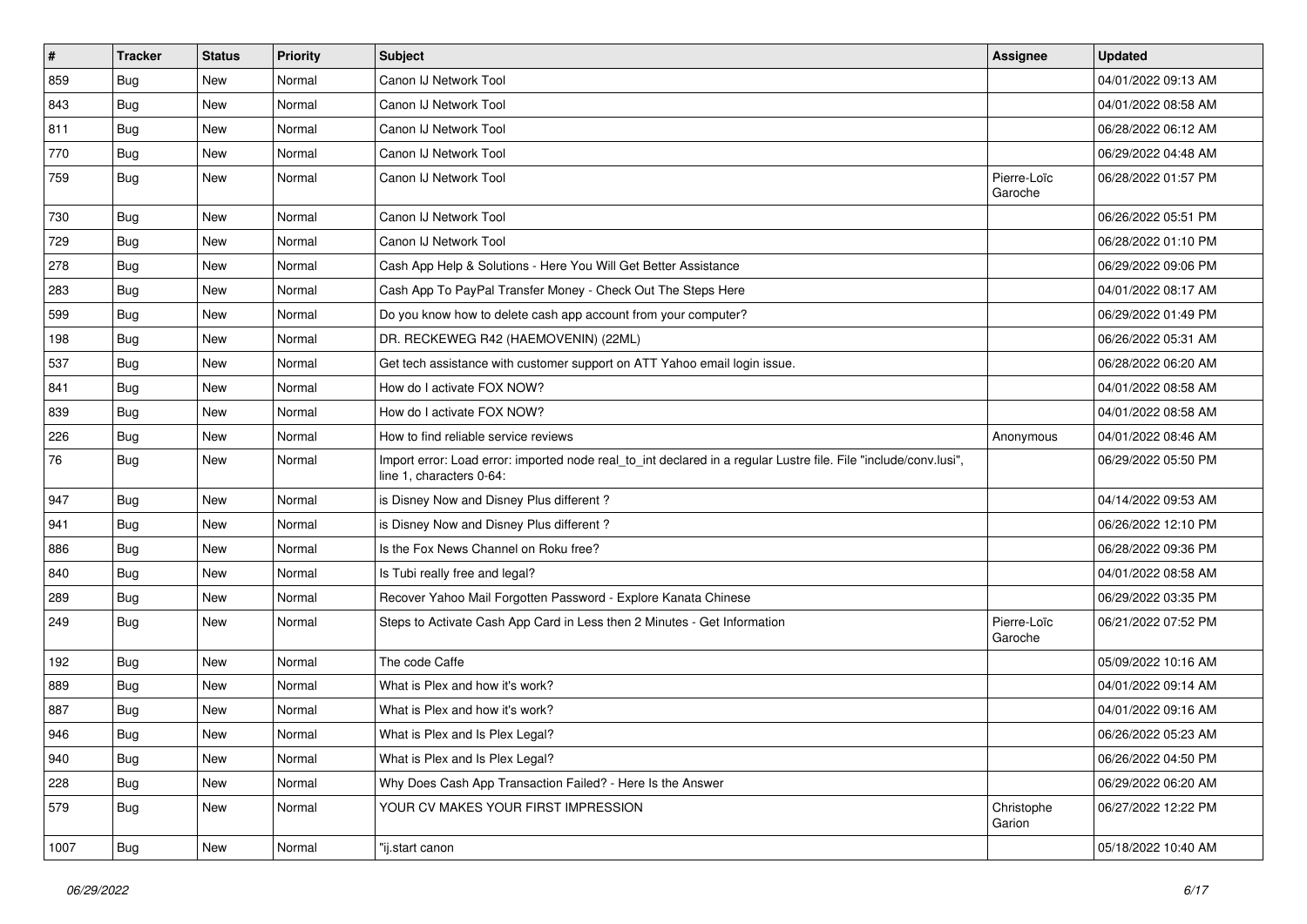| #    | <b>Tracker</b> | <b>Status</b> | <b>Priority</b> | <b>Subject</b>                                                 | <b>Assignee</b>        | <b>Updated</b>      |
|------|----------------|---------------|-----------------|----------------------------------------------------------------|------------------------|---------------------|
| 1068 | <b>Bug</b>     | New           | Normal          | 123.hp.com/laserjet                                            |                        | 05/31/2022 12:22 PM |
| 1046 | <b>Bug</b>     | New           | Normal          | 123.hp.com/laserjet                                            |                        | 05/24/2022 10:46 AM |
| 997  | Bug            | New           | Normal          | 123.hp.com/laserjet                                            |                        | 06/28/2022 09:48 AM |
| 193  | Bug            | New           | Normal          | 18% Discount on Homeopathic medicines                          |                        | 06/28/2022 03:38 AM |
| 1126 | <b>Bug</b>     | New           | Normal          | 1PLSD                                                          |                        | 06/25/2022 09:36 AM |
| 807  | Bug            | New           | Normal          | 1v1Battle is a strategic action 'Build and shoot' game         |                        | 06/27/2022 06:52 AM |
| 265  | Bug            | New           | Normal          | 3 Faq's On Downloading To Your Apple Ipod                      |                        | 06/28/2022 11:07 PM |
| 1029 | Bug            | New           | Normal          | 5 Reasons Why People Love Coloring Pages?                      |                        | 05/16/2022 11:53 AM |
| 504  | Bug            | New           | Normal          | A beginner should always look for online Java assignment help! |                        | 06/29/2022 10:14 PM |
| 735  | Bug            | New           | Normal          | A quick fix of how to get money back from cash app stocks      |                        | 06/29/2022 09:07 PM |
| 145  | <b>Bug</b>     | New           | Normal          | abdulbaissagar                                                 |                        | 06/29/2022 01:56 PM |
| 939  | Bug            | New           | Normal          | Ability to change sound notifications                          | Christophe<br>Garion   | 06/27/2022 11:29 PM |
| 156  | Bug            | New           | Normal          | Access old cash app account                                    |                        | 04/01/2022 08:00 AM |
| 275  | <b>Bug</b>     | New           | Normal          | Activate Cash App Card With Or Without QR - Step By Step Guide | Pierre-Loïc<br>Garoche | 06/29/2022 01:48 PM |
| 230  | Bug            | New           | Normal          | Add Money To Cash App Card - Auto Cash Apps                    |                        | 06/29/2022 09:34 PM |
| 116  | <b>Bug</b>     | New           | Normal          | aertaeyg                                                       |                        | 06/27/2022 11:06 PM |
| 184  | <b>Bug</b>     | New           | Normal          | Affordable Business Writing Services                           |                        | 06/29/2022 05:53 AM |
| 122  | Bug            | New           | Normal          | <b>AFL Live Stream</b>                                         |                        | 04/01/2022 07:55 AM |
| 203  | <b>Bug</b>     | New           | Low             | Airport Taxi Guildford                                         | Anonymous              | 06/26/2022 06:03 PM |
| 239  | Bug            | New           | Normal          | Algunas características más de Choices MOD APK                 |                        | 06/28/2022 08:47 PM |
| 286  | Bug            | New           | Normal          | All About Cash App Transfer Fail Problems                      |                        | 04/01/2022 07:49 AM |
| 284  | <b>Bug</b>     | New           | Normal          | All About Cash App Transfer Fail Problems                      |                        | 06/28/2022 08:24 AM |
| 251  | <b>Bug</b>     | New           | Normal          | All About Cash App Transfer Fail Problems                      | Pierre-Loïc<br>Garoche | 06/29/2022 01:24 AM |
| 190  | Bug            | New           | Normal          | All About Cash App Transfer Fail Problems                      |                        | 06/29/2022 10:03 PM |
| 911  | <b>Bug</b>     | New           | Normal          | Aluminum Windows & Doors                                       |                        | 04/06/2022 08:10 PM |
| 233  | Bug            | New           | Normal          | Anauthorsway.com: My User Experience                           |                        | 06/27/2022 12:02 PM |
| 660  | Bug            | New           | Normal          | Anchovies Nutrition Facts And Health Benefits                  |                        | 04/01/2022 09:40 AM |
| 918  | Bug            | New           | Normal          | Antivirus for IOS                                              |                        | 06/16/2022 10:36 PM |
| 760  | Bug            | New           | Normal          | apkmod                                                         |                        | 06/27/2022 04:13 PM |
| 1054 | Bug            | New           | Normal          | Apkmodule                                                      | Pierre-Loïc<br>Garoche | 05/26/2022 03:37 PM |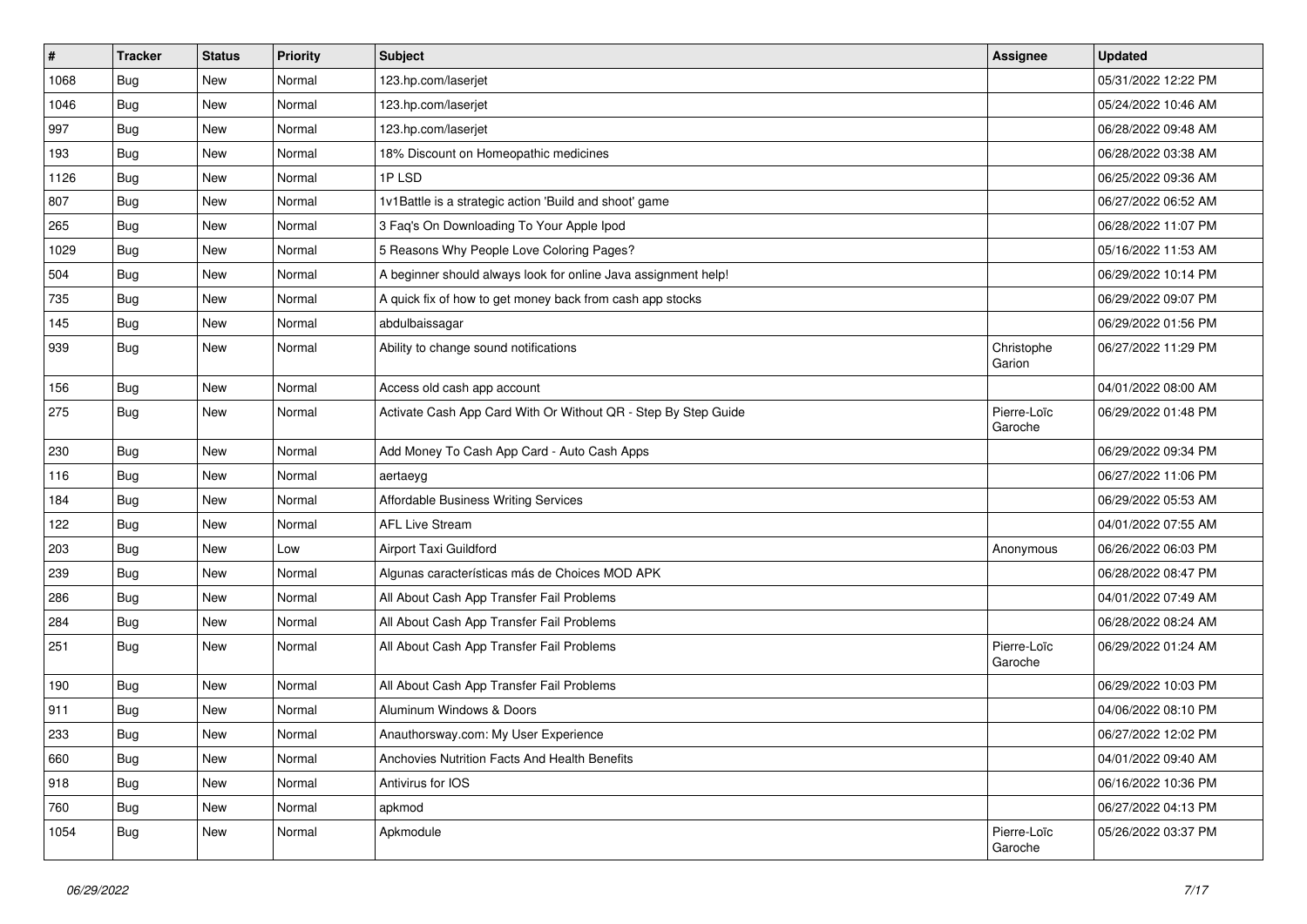| $\vert$ # | <b>Tracker</b> | <b>Status</b> | <b>Priority</b> | <b>Subject</b>                                                            | <b>Assignee</b>        | <b>Updated</b>      |
|-----------|----------------|---------------|-----------------|---------------------------------------------------------------------------|------------------------|---------------------|
| 519       | Bug            | New           | Normal          | Are you finding online UK Assignment writers?                             |                        | 06/29/2022 01:01 PM |
| 273       | Bug            | <b>New</b>    | High            | assignment help online                                                    |                        | 04/01/2022 08:17 AM |
| 787       | <b>Bug</b>     | New           | Normal          | Assured Assignment Help                                                   |                        | 06/29/2022 09:56 AM |
| 302       | <b>Bug</b>     | New           | Normal          | Auto Electrical Repair Services in Norcross GA                            |                        | 06/26/2022 07:49 PM |
| 297       | Bug            | <b>New</b>    | Normal          | Auto Lighting Installation Services in Norcross GA                        |                        | 04/01/2022 07:21 AM |
| 396       | <b>Bug</b>     | New           | Normal          | Auto Transport Services in Annapolis MD                                   |                        | 04/01/2022 07:15 AM |
| 372       | Bug            | <b>New</b>    | Normal          | Auto Transport Services in Arlington County VA                            |                        | 06/28/2022 06:49 PM |
| 360       | <b>Bug</b>     | New           | Normal          | Auto Transport Services in Baltimore MD                                   |                        | 04/01/2022 07:13 AM |
| 378       | <b>Bug</b>     | New           | Normal          | Auto Transport Services in Fairfax VA                                     |                        | 04/01/2022 07:17 AM |
| 384       | Bug            | <b>New</b>    | Normal          | Auto Transport Services in McLean VA                                      |                        | 04/01/2022 07:17 AM |
| 402       | <b>Bug</b>     | New           | Normal          | Auto Transport Services in Potomac MD                                     |                        | 04/01/2022 07:47 AM |
| 390       | Bug            | <b>New</b>    | Normal          | Auto Transport Services in Sterling VA                                    |                        | 04/01/2022 07:16 AM |
| 366       | Bug            | New           | Normal          | Auto Transport Services in Washington DC                                  |                        | 04/01/2022 07:12 AM |
| 958       | Bug            | New           | Normal          | Avail Cash app support service to know Sutton bank cash app number        |                        | 06/26/2022 08:46 AM |
| 702       | Bug            | <b>New</b>    | Normal          | Avail Chime Customer Service to know How To Get Chime Bank Statement      |                        | 06/28/2022 04:58 AM |
| 731       | <b>Bug</b>     | New           | Normal          | Avail Of Cash App Customer Service If Unable To Down Cash App Mobile App? |                        | 06/25/2022 08:36 PM |
| 936       | <b>Bug</b>     | New           | Normal          | Avantages de l'extension AliTools pour faire du shopping sur Aliexpress   | Pierre-Loïc<br>Garoche | 04/12/2022 11:35 AM |
| 954       | Bug            | <b>New</b>    | Normal          | AZ Screen Recorder Mod                                                    |                        | 06/25/2022 11:24 PM |
| 191       | <b>Bug</b>     | New           | Normal          | <b>B2B Branding</b>                                                       |                        | 06/13/2022 12:50 AM |
| 989       | Bug            | New           | Normal          | Barewoods Wax Cigar                                                       |                        | 06/26/2022 09:19 AM |
| 146       | <b>Bug</b>     | <b>New</b>    | Normal          | bayabais                                                                  |                        | 06/29/2022 08:05 PM |
| 247       | Bug            | <b>New</b>    | Normal          | best 4 Channel Amp                                                        |                        | 06/28/2022 07:58 AM |
| 786       | <b>Bug</b>     | New           | Normal          | Best Assignment Help in Australia & UK                                    |                        | 06/21/2022 09:28 PM |
| 602       | <b>Bug</b>     | New           | Normal          | Best Essay Writing Service UK                                             | Pierre-Loïc<br>Garoche | 06/29/2022 10:32 AM |
| 601       | Bug            | <b>New</b>    | Normal          | Best Essay Writing Service UK                                             | Pierre-Loïc<br>Garoche | 06/29/2022 01:57 PM |
| 257       | Bug            | New           | Normal          | Best latte machines                                                       |                        | 06/29/2022 09:17 PM |
| 586       | Bug            | New           | Normal          | Best Modifications For Your Mobile Phone                                  |                        | 06/29/2022 11:54 AM |
| 780       | Bug            | New           | Normal          | <b>Best Whatsapp Modified APKs</b>                                        | Pierre-Loïc<br>Garoche | 06/28/2022 05:38 PM |
| 741       | <b>Bug</b>     | New           | Normal          | <b>Blockchain Technology Solutions</b>                                    |                        | 06/26/2022 02:19 AM |
| 202       | <b>Bug</b>     | New           | Normal          | blonde wig                                                                |                        | 06/29/2022 11:08 AM |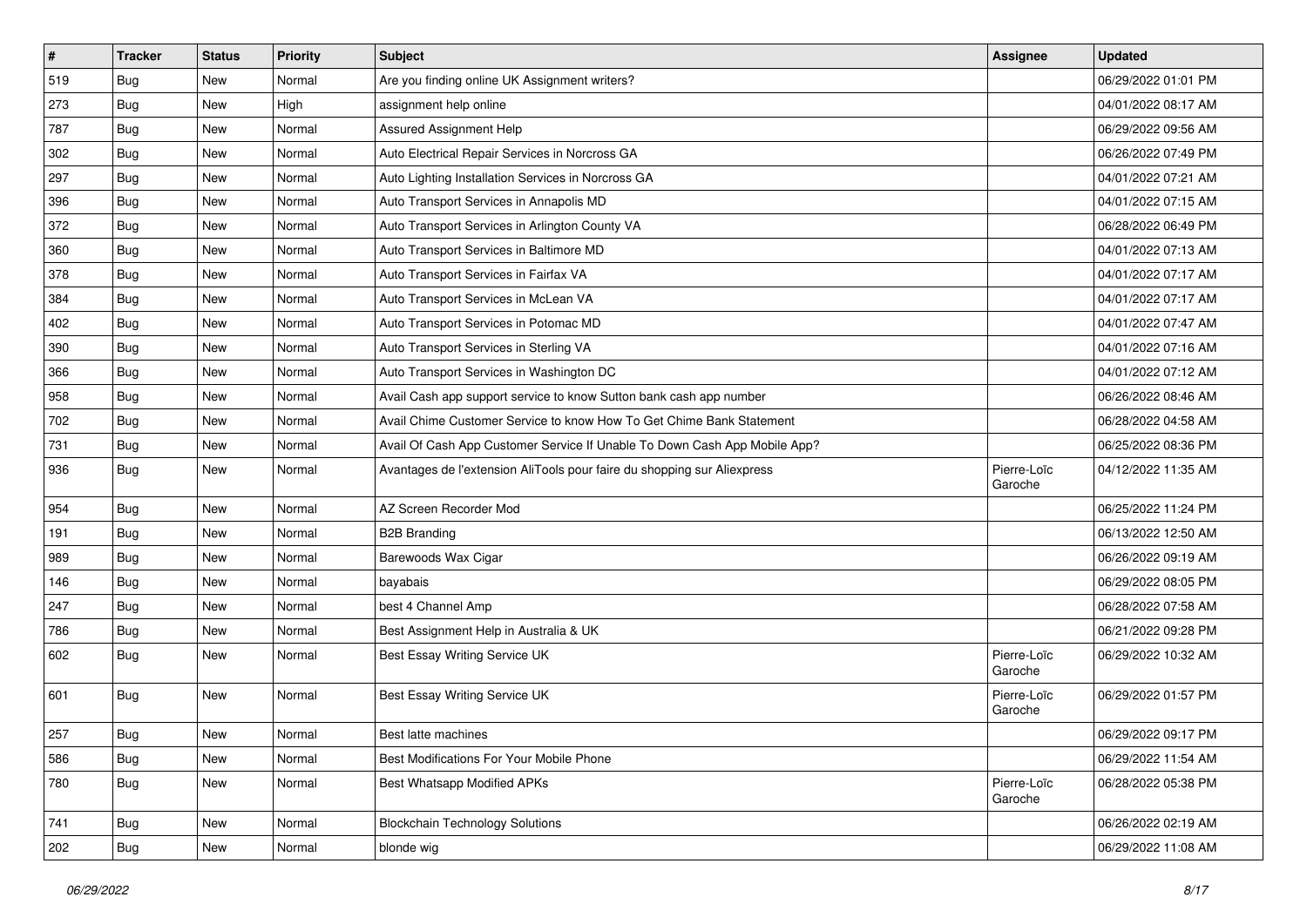| $\vert$ # | Tracker    | <b>Status</b> | <b>Priority</b> | <b>Subject</b>                                                                   | <b>Assignee</b>        | <b>Updated</b>      |
|-----------|------------|---------------|-----------------|----------------------------------------------------------------------------------|------------------------|---------------------|
| 143       | Bug        | New           | Normal          | Bob lace front wigs                                                              |                        | 06/29/2022 09:15 PM |
| 179       | Bug        | <b>New</b>    | Normal          | body wave                                                                        |                        | 04/01/2022 08:41 AM |
| 299       | <b>Bug</b> | New           | Normal          | Brake Caliper Painting Services in Norcross GA                                   |                        | 04/01/2022 07:20 AM |
| 831       | <b>Bug</b> | New           | Normal          | Build and shoot                                                                  |                        | 05/29/2022 04:47 PM |
| 1052      | Bug        | New           | Normal          | Build Now GG is a new battle royale game.                                        |                        | 05/26/2022 04:24 AM |
| 835       | <b>Bug</b> | New           | Normal          | Build your strong army with Taming io                                            |                        | 04/01/2022 08:59 AM |
| 621       | <b>Bug</b> | New           | Normal          | Buy All Modafinil & Armodafinil Tablets @Buy Modafinil US                        |                        | 06/28/2022 06:49 AM |
| 616       | <b>Bug</b> | New           | Normal          | Buy Anavar Tablets   Anavar For Sale in USA, UK & Australia                      |                        | 06/29/2022 07:00 PM |
| 613       | <b>Bug</b> | New           | Normal          | Buy Aspadol 100mg Tab Online in US, UK, AU   Erospharmacy                        |                        | 06/29/2022 07:00 AM |
| 494       | Bug        | New           | Normal          | <b>Buy Discussion Post</b>                                                       |                        | 06/29/2022 07:13 AM |
| 635       | <b>Bug</b> | New           | Normal          | Buy Steroids Online with OurMedicnes.com   Best Quality Steroids                 |                        | 06/29/2022 12:17 AM |
| 924       | Bug        | New           | Normal          | buy tec 9                                                                        |                        | 04/11/2022 02:54 PM |
| 634       | Bug        | New           | Normal          | Buy Vidalista Tablets (Tadalafil) at [\$25 OFF + Free Shipping] Vidalistatablets |                        | 06/29/2022 02:25 AM |
| 617       | <b>Bug</b> | New           | Normal          | Buy Vidalista Tablets (Tadalafil) at [\$25 OFF + Free Shipping] Vidalistatablets |                        | 06/28/2022 03:33 AM |
| 1131      | Bug        | New           | Normal          | Calculatrice Forex pour calculer les paramètres de la copie des transactions     |                        | 06/29/2022 07:24 PM |
| 259       | <b>Bug</b> | New           | Normal          | call center services                                                             |                        | 06/26/2022 01:30 AM |
| 690       | <b>Bug</b> | New           | Normal          | campervan hire                                                                   |                        | 06/28/2022 11:55 AM |
| 1044      | Bug        | New           | Normal          | Can I Disapprove If Random Person Sent Me Money On Cash App?                     |                        | 05/26/2022 03:51 PM |
| 964       | Bug        | New           | Normal          | Can I Fix Cash App Transfer Failed Issues By Adding Sufficient Funds?            |                        | 06/26/2022 07:21 AM |
| 865       | <b>Bug</b> | New           | Normal          | Canon IJ Printer Utility                                                         |                        | 05/18/2022 07:24 PM |
| 951       | <b>Bug</b> | New           | Normal          | Canon.com/ijsetup                                                                |                        | 06/27/2022 07:56 PM |
| 155       | <b>Bug</b> | New           | Normal          | Cant access my cash app account                                                  | Pierre-Loïc<br>Garoche | 06/29/2022 01:55 PM |
| 298       | <b>Bug</b> | New           | Normal          | Car Stereo Installation Services in Norcross GA                                  |                        | 04/01/2022 07:20 AM |
| 354       | <b>Bug</b> | New           | Normal          | Car Upholstery Cleaning Services in Chesapeake VA                                |                        | 04/01/2022 07:14 AM |
| 338       | <b>Bug</b> | New           | Normal          | Car Upholstery Cleaning Services in Norfolk VA                                   |                        | 04/01/2022 07:23 AM |
| 323       | Bug        | New           | Normal          | Car Upholstery Cleaning Services in Virginia Beach VA                            |                        | 04/01/2022 07:26 AM |
| 303       | <b>Bug</b> | New           | Normal          | Car Wrapping Services in Norcross GA                                             |                        | 04/01/2022 07:22 AM |
| 408       | <b>Bug</b> | New           | Normal          | Carpet Cleaning Boston MA                                                        |                        | 04/01/2022 07:47 AM |
| 424       | Bug        | New           | Normal          | Carpet Cleaning Brookline MA                                                     |                        | 04/01/2022 07:45 AM |
| 457       | <b>Bug</b> | New           | Normal          | Carpet Cleaning Medford MA                                                       |                        | 06/29/2022 06:00 AM |
| 433       | <b>Bug</b> | New           | Normal          | Carpet Cleaning Newton MA                                                        |                        | 04/01/2022 07:50 AM |
| 449       | <b>Bug</b> | New           | Normal          | Carpet Cleaning Quincy MA                                                        |                        | 04/01/2022 07:48 AM |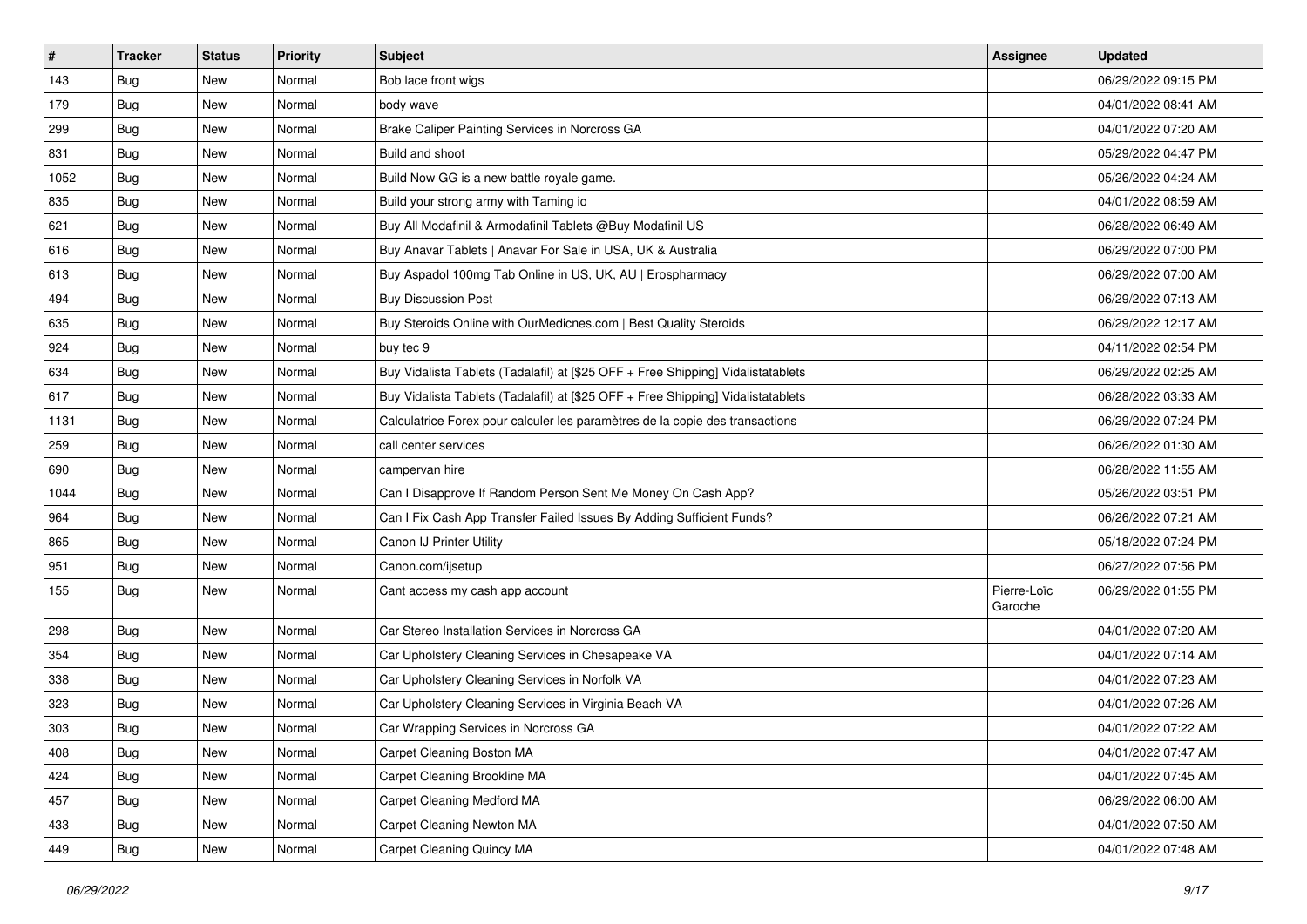| $\pmb{\#}$ | <b>Tracker</b> | <b>Status</b> | <b>Priority</b> | <b>Subject</b>                                                       | Assignee               | <b>Updated</b>      |
|------------|----------------|---------------|-----------------|----------------------------------------------------------------------|------------------------|---------------------|
| 340        | <b>Bug</b>     | New           | Normal          | Carpet Cleaning Services in Chesapeake VA                            |                        | 04/01/2022 07:23 AM |
| 325        | <b>Bug</b>     | New           | Normal          | Carpet Cleaning Services in Norfolk VA                               |                        | 04/01/2022 07:26 AM |
| 307        | Bug            | New           | Normal          | Carpet Cleaning Services in Virginia Beach VA                        |                        | 04/01/2022 07:19 AM |
| 416        | <b>Bug</b>     | New           | Normal          | Carpet Cleaning Somerville MA                                        |                        | 04/01/2022 07:46 AM |
| 441        | Bug            | New           | Normal          | Carpet Cleaning Watertown MA                                         |                        | 06/02/2022 06:00 PM |
| 465        | <b>Bug</b>     | New           | Normal          | Carpet Cleaning Westchester MA                                       |                        | 06/29/2022 05:35 AM |
| 341        | Bug            | New           | Normal          | Carpet Repairing Services in Chesapeake VA                           |                        | 04/01/2022 07:23 AM |
| 326        | <b>Bug</b>     | New           | Normal          | Carpet Repairing Services in Norfolk VA                              |                        | 04/01/2022 07:26 AM |
| 308        | <b>Bug</b>     | New           | Normal          | Carpet Repairing Services in Virginia Beach VA                       |                        | 04/01/2022 07:19 AM |
| 775        | Bug            | New           | Normal          | cash app                                                             |                        | 02/14/2022 08:20 AM |
| 227        | <b>Bug</b>     | New           | Normal          | Cash App Help & Solutions - Here You Will Get Better Assistance      |                        | 06/25/2022 11:21 PM |
| 895        | <b>Bug</b>     | New           | Normal          | Cash App Scams                                                       |                        | 06/18/2022 02:36 PM |
| 582        | <b>Bug</b>     | New           | Normal          | Cash App Won't Let Me Send Money If There Is A Low Balance Available | Pierre-Loïc<br>Garoche | 06/29/2022 03:01 PM |
| 1057       | <b>Bug</b>     | New           | Normal          | <b>CCPlay Education Edition APK</b>                                  |                        | 06/07/2022 04:07 AM |
| 838        | <b>Bug</b>     | New           | Normal          | Celebrity Hunter Mod apk - Como instalá-lo                           |                        | 04/01/2022 08:58 AM |
| 507        | Bug            | New           | Normal          | central.bitdefender.com                                              |                        | 06/29/2022 09:35 PM |
| 1102       | Bug            | New           | Normal          | Charlottesville Travel Guide?                                        |                        | 06/26/2022 07:44 AM |
| 531        | <b>Bug</b>     | New           | Normal          | Cheap Assignment Writing Service UK                                  | Anonymous              | 06/29/2022 12:18 PM |
| 530        | Bug            | New           | Normal          | Cheap Assignment Writing Service UK                                  | Anonymous              | 06/28/2022 11:00 PM |
| 206        | <b>Bug</b>     | New           | Low             | <b>Cheap Electric Bikes</b>                                          |                        | 06/28/2022 12:08 PM |
| 487        | <b>Bug</b>     | New           | Normal          | Cheap Fake Dunks                                                     |                        | 06/29/2022 10:10 PM |
| 867        | <b>Bug</b>     | New           | Low             | cheap Yeezys                                                         | Pierre-Loïc<br>Garoche | 04/01/2022 09:12 AM |
| 632        | <b>Bug</b>     | New           | Normal          | CheapestMedsShop   100% Safe Medicines Online in UK & AUS.           |                        | 06/28/2022 09:52 AM |
| 622        | Bug            | New           | Normal          | CheapestMedsShop   100% Safe Medicines Online in UK & AUS.           |                        | 06/29/2022 10:10 PM |
| 615        | <b>Bug</b>     | New           | Normal          | CheapestMedsShop   100% Safe Medicines Online in USA UK & AUS.       |                        | 06/29/2022 07:03 AM |
| 769        | <b>Bug</b>     | New           | Normal          | check my cash app                                                    |                        | 06/28/2022 03:29 PM |
| 1002       | <b>Bug</b>     | New           | Normal          | <b>Chemistry Assignment Help</b>                                     |                        | 06/04/2022 09:58 AM |
| 650        | <b>Bug</b>     | New           | Normal          | <b>Cherries Health Benefits</b>                                      |                        | 06/29/2022 11:13 AM |
| 832        | Bug            | New           | Normal          | Choque Royale Mod Apk                                                |                        | 04/01/2022 08:59 AM |
| 553        | Bug            | New           | Normal          | Cinema HD APK - Free Movie Enjoyment App on Android                  |                        | 06/28/2022 02:34 PM |
| 1071       | Bug            | New           | Normal          | Cinema HD Review - Cinemahdv2.net                                    |                        | 06/21/2022 06:54 PM |
| 201        | <b>Bug</b>     | New           | Normal          | closure wig                                                          |                        | 06/28/2022 12:58 PM |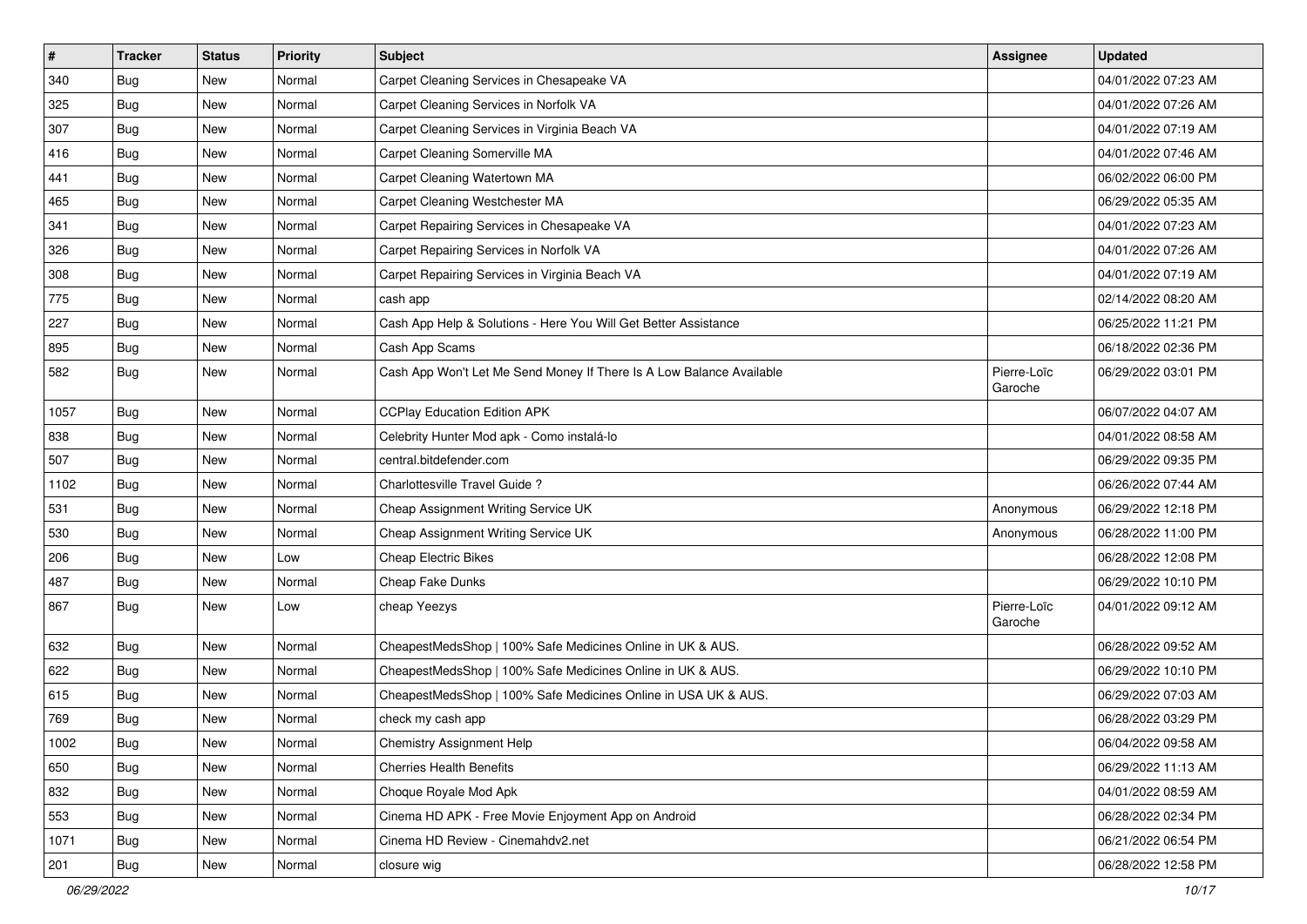| $\vert$ # | <b>Tracker</b> | <b>Status</b> | <b>Priority</b> | <b>Subject</b>                                                           | Assignee               | <b>Updated</b>      |
|-----------|----------------|---------------|-----------------|--------------------------------------------------------------------------|------------------------|---------------------|
| 293       | <b>Bug</b>     | New           | Immediate       | <b>CMT Direct Wix</b>                                                    | Anonymous              | 04/01/2022 07:21 AM |
| 657       | <b>Bug</b>     | <b>New</b>    | Normal          | <b>Coconut Nutrition Facts And Health Benefits</b>                       |                        | 06/29/2022 05:05 PM |
| 1083      | Bug            | New           | Normal          | coin base review                                                         |                        | 06/11/2022 09:13 AM |
| 189       | <b>Bug</b>     | New           | Normal          | <b>College Biology Writing Services</b>                                  |                        | 06/29/2022 10:51 PM |
| 827       | <b>Bug</b>     | <b>New</b>    | Normal          | Come To Know The Required Steps To Unlock Cash App Account               |                        | 04/01/2022 08:59 AM |
| 782       | <b>Bug</b>     | New           | Normal          | Comment faire une sonnerie téléphonique                                  |                        | 06/29/2022 04:47 PM |
| 413       | Bug            | <b>New</b>    | Normal          | Commercial Floor Cleaning Boston MA                                      |                        | 04/01/2022 07:45 AM |
| 430       | <b>Bug</b>     | New           | Normal          | Commercial Floor Cleaning Brookline MA                                   |                        | 04/01/2022 07:50 AM |
| 462       | <b>Bug</b>     | <b>New</b>    | Normal          | Commercial Floor Cleaning Medford MA                                     |                        | 04/01/2022 07:32 AM |
| 438       | Bug            | <b>New</b>    | Normal          | Commercial Floor Cleaning Newton MA                                      |                        | 04/01/2022 07:50 AM |
| 454       | <b>Bug</b>     | New           | Normal          | Commercial Floor Cleaning Quincy MA                                      |                        | 06/02/2022 05:59 PM |
| 421       | <b>Bug</b>     | New           | Normal          | Commercial Floor Cleaning Somerville MA                                  |                        | 04/01/2022 07:46 AM |
| 446       | Bug            | <b>New</b>    | Normal          | Commercial Floor Cleaning Watertown MA                                   |                        | 04/01/2022 07:49 AM |
| 470       | <b>Bug</b>     | <b>New</b>    | Normal          | Commercial Floor Cleaning Westchester MA                                 |                        | 06/29/2022 09:07 PM |
| 614       | <b>Bug</b>     | <b>New</b>    | Normal          | Como baixar o MOD APK no celular                                         |                        | 06/29/2022 02:22 AM |
| 874       | Bug            | New           | Normal          | Cómo descargar Minecraft Apk                                             |                        | 06/26/2022 08:01 AM |
| 700       | <b>Bug</b>     | New           | Normal          | Cómo descargar Poppy Playtime                                            |                        | 04/01/2022 09:30 AM |
| 754       | Bug            | <b>New</b>    | Normal          | Cómo descargar tonos gratis de teléfono celular                          |                        | 06/26/2022 01:56 PM |
| 721       | Bug            | New           | Normal          | Cómo instalar un Mod Apk                                                 |                        | 06/24/2022 09:39 PM |
| 1086      | <b>Bug</b>     | New           | Immediate       | Composite Engineer                                                       | Pierre-Loïc<br>Garoche | 06/10/2022 09:26 AM |
| 132       | <b>Bug</b>     | <b>New</b>    | Normal          | concrete-everything                                                      |                        | 06/29/2022 05:41 PM |
| 74        | <b>Bug</b>     | New           | Normal          | const is not supported inside contract                                   | Pierre-Loïc<br>Garoche | 06/29/2022 01:17 PM |
| 1124      | <b>Bug</b>     | <b>New</b>    | Normal          | Cookie clicker unblocked                                                 |                        | 06/24/2022 05:14 AM |
| 1122      | Bug            | <b>New</b>    | Normal          | Count the number of words on the Microsoft Word application in the phone |                        | 06/23/2022 04:19 AM |
| 1041      | <b>Bug</b>     | New           | Normal          | Count words in Word on the computer                                      |                        | 05/27/2022 02:16 PM |
| 133       | <b>Bug</b>     | New           | Normal          | craftlabs                                                                |                        | 06/29/2022 10:22 AM |
| 750       | <b>Bug</b>     | New           | Normal          | Create a Report Template                                                 |                        | 06/26/2022 04:27 PM |
| 1073      | Bug            | New           | Normal          | <b>Cricut Design Space</b>                                               |                        | 06/07/2022 09:34 PM |
| 1067      | <b>Bug</b>     | <b>New</b>    | Normal          | Cricut.com/setup                                                         |                        | 05/31/2022 12:19 PM |
| 1062      | Bug            | New           | Normal          | Cricut.com/setup                                                         |                        | 05/28/2022 12:26 PM |
| 1061      | <b>Bug</b>     | New           | Normal          | Cricut.com/setup                                                         |                        | 05/28/2022 12:24 PM |
| 1058      | Bug            | New           | Normal          | Cricut.com/setup                                                         |                        | 05/28/2022 08:28 AM |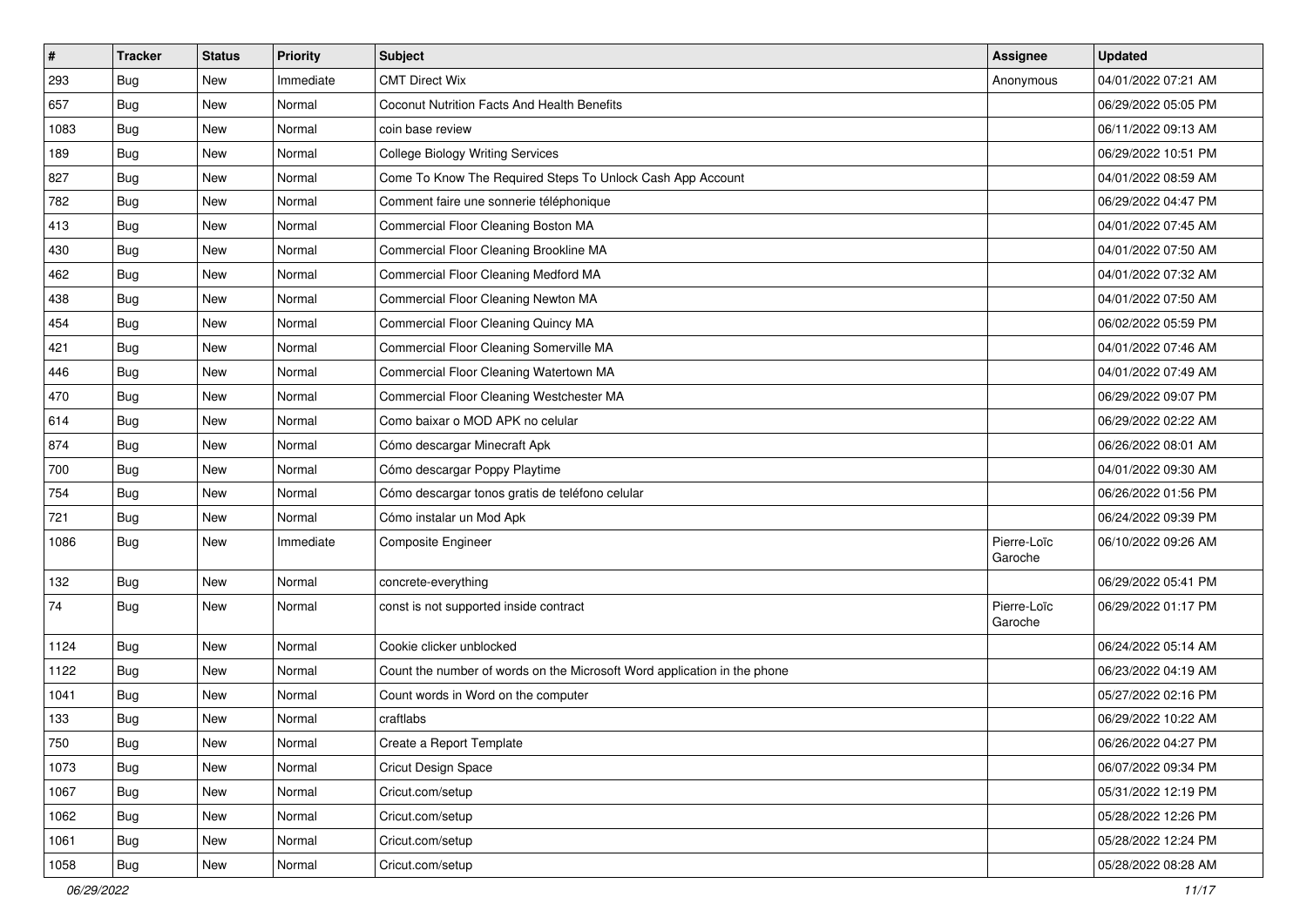| $\pmb{\#}$ | <b>Tracker</b> | <b>Status</b> | <b>Priority</b> | <b>Subject</b>                                                               | Assignee             | <b>Updated</b>      |
|------------|----------------|---------------|-----------------|------------------------------------------------------------------------------|----------------------|---------------------|
| 1045       | Bug            | New           | Normal          | Cricut.com/setup                                                             |                      | 05/24/2022 10:45 AM |
| 1021       | <b>Bug</b>     | New           | Normal          | Cricut.com/setup                                                             |                      | 05/26/2022 12:21 AM |
| 1020       | Bug            | New           | Normal          | Cricut.com/setup                                                             |                      | 05/13/2022 11:14 AM |
| 1019       | Bug            | New           | Normal          | Cricut.com/setup                                                             |                      | 05/13/2022 11:13 AM |
| 1012       | <b>Bug</b>     | New           | Normal          | Cricut.com/setup                                                             |                      | 05/11/2022 11:30 AM |
| 1006       | Bug            | New           | Normal          | Cricut.com/setup                                                             |                      | 05/10/2022 01:22 PM |
| 996        | Bug            | New           | Normal          | Cricut.com/setup                                                             |                      | 06/27/2022 07:12 AM |
| 714        | <b>Bug</b>     | New           | Normal          | Cuevana 3 Premium - Enjoy Your Favorite Movies and TV Shows on Your Smart TV |                      | 06/27/2022 11:43 PM |
| 912        | <b>Bug</b>     | New           | Normal          | Cuphead Mobile Game Review                                                   |                      | 06/09/2022 10:14 AM |
| 144        | Bug            | New           | Normal          | curly bob lace front wigs                                                    |                      | 06/26/2022 01:44 PM |
| 169        | <b>Bug</b>     | New           | Normal          | CV Maker - UAE CV Writing Agency                                             |                      | 06/28/2022 05:38 PM |
| 628        | Bug            | New           | Normal          | CV reviewing services!                                                       |                      | 06/29/2022 05:09 PM |
| 1128       | Bug            | New           | Normal          | cvjvfbdi                                                                     | Hamza Bourbouh       | 06/27/2022 01:52 PM |
| 986        | <b>Bug</b>     | New           | Normal          | dbhdsvbhdf                                                                   | Christophe<br>Garion | 06/27/2022 04:12 PM |
| 1076       | Bug            | New           | Normal          | DedicatedHosting4u                                                           |                      | 06/11/2022 09:15 AM |
| 592        | <b>Bug</b>     | New           | Normal          | Deezer Premium APK - Baixe músicas de qualquer lugar do mundo de graça       |                      | 06/29/2022 03:10 PM |
| 978        | Bug            | New           | Normal          | Delamore Lodge is a place to stay.                                           |                      | 06/27/2022 04:57 AM |
| 1051       | <b>Bug</b>     | New           | Normal          | Dental Supplies USA                                                          |                      | 06/11/2022 09:20 PM |
| 161        | Bug            | New           | Normal          | dfdrtyuio                                                                    |                      | 06/29/2022 12:00 PM |
| 166        | Bug            | New           | Normal          | dfgbd                                                                        |                      | 04/01/2022 07:57 AM |
| 165        | <b>Bug</b>     | New           | Normal          | dfgbd                                                                        |                      | 04/01/2022 07:57 AM |
| 164        | <b>Bug</b>     | New           | Normal          | dfgbd                                                                        |                      | 06/29/2022 09:59 PM |
| 128        | <b>Bug</b>     | New           | Normal          | dfgbd                                                                        |                      | 06/28/2022 09:48 AM |
| 150        | Bug            | New           | Normal          | dfgh                                                                         |                      | 06/29/2022 09:47 PM |
| 158        | <b>Bug</b>     | New           | Normal          | dfghj zcvgh                                                                  |                      | 06/27/2022 07:28 AM |
| 149        | <b>Bug</b>     | New           | Normal          | dftgy                                                                        |                      | 06/28/2022 06:18 PM |
| 724        | <b>Bug</b>     | New           | Normal          | Dial Chime Customer support number for a quick response                      |                      | 06/29/2022 03:31 AM |
| 684        | <b>Bug</b>     | New           | Normal          | Difference between paper map and online map                                  |                      | 06/29/2022 09:46 AM |
| 717        | Bug            | New           | Normal          | Disney Plus Apk - Watch Movies and TV Shows on Your Device                   |                      | 06/29/2022 03:10 PM |
| 315        | <b>Bug</b>     | New           | Normal          | Dissertation help UK                                                         |                      | 06/28/2022 01:20 PM |
| 1074       | <b>Bug</b>     | New           | Normal          | Dissertation writing help at economical rates!                               | Christophe<br>Garion | 06/06/2022 04:48 PM |
| 539        | <b>Bug</b>     | New           | Normal          | Do you want to know how to activate cash card through phone number?          |                      | 04/01/2022 09:25 AM |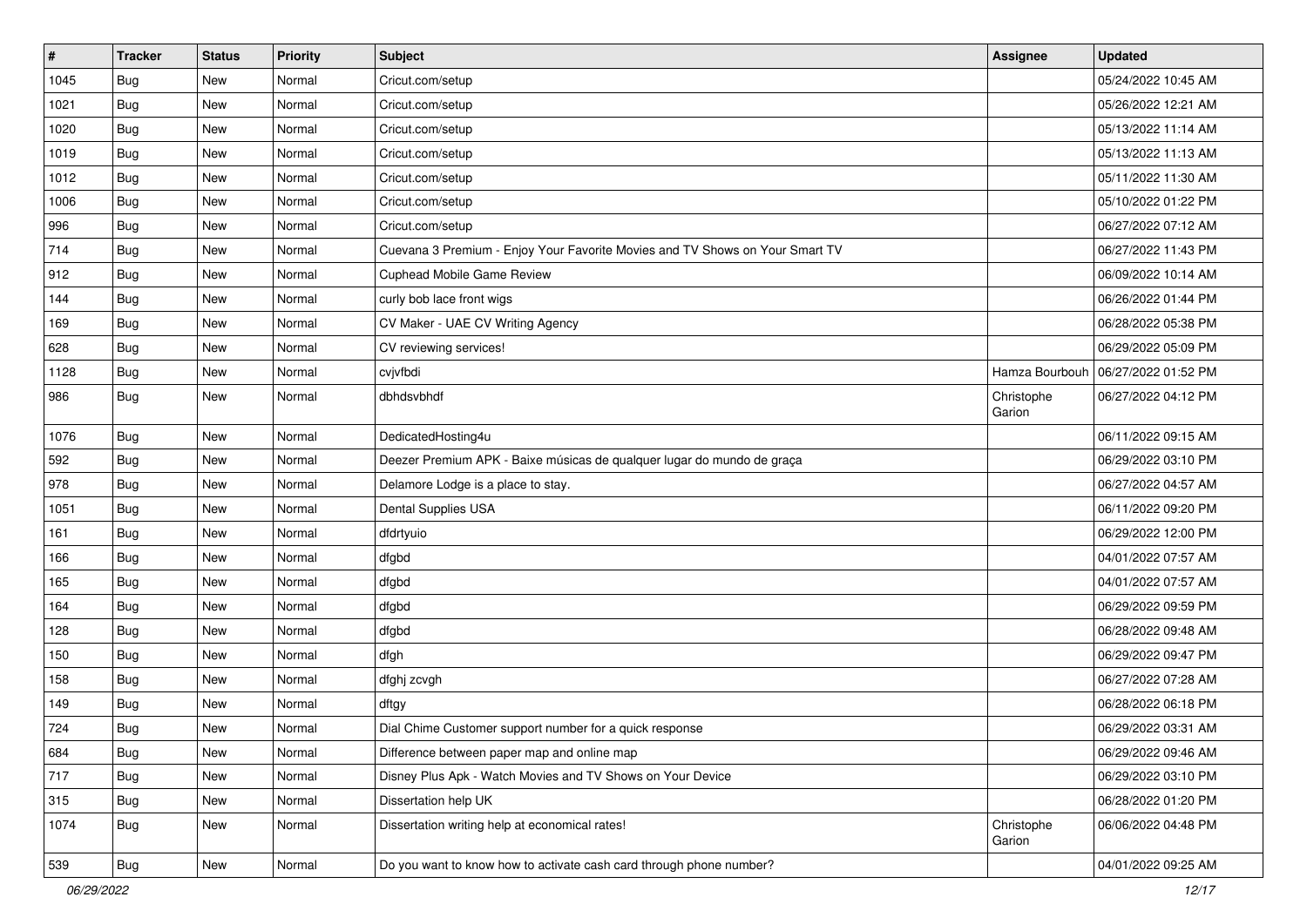| $\pmb{\sharp}$ | <b>Tracker</b> | <b>Status</b> | <b>Priority</b> | <b>Subject</b>                                                                                                                                                                                                                                                        | <b>Assignee</b>        | <b>Updated</b>      |
|----------------|----------------|---------------|-----------------|-----------------------------------------------------------------------------------------------------------------------------------------------------------------------------------------------------------------------------------------------------------------------|------------------------|---------------------|
| 516            | <b>Bug</b>     | New           | Normal          | Does Cash App Help To Get Cash App Refund Without Any Interruption?                                                                                                                                                                                                   |                        | 06/29/2022 05:12 PM |
| 833            | Bug            | New           | Normal          | Does Direct Deposit Hit Chime- seek Chime Customer Service                                                                                                                                                                                                            |                        | 04/01/2022 08:59 AM |
| 682            | Bug            | New           | Normal          | Does Facebook customer service live chat allow to speak with someone?                                                                                                                                                                                                 |                        | 06/29/2022 09:56 AM |
| 676            | Bug            | New           | Normal          | Does Facebook customer service live chat allow to speak with someone?                                                                                                                                                                                                 |                        | 04/01/2022 09:39 AM |
| 822            | <b>Bug</b>     | <b>New</b>    | Normal          | Dowload Your Boyfriend Game                                                                                                                                                                                                                                           |                        | 06/28/2022 04:56 AM |
| 876            | Bug            | New           | Normal          | Download Full-Size Profile Pictures of Your Favorite Users With InstaDP                                                                                                                                                                                               |                        | 04/01/2022 09:12 AM |
| 1034           | Bug            | New           | Normal          | Download Teaching Feeling For Android                                                                                                                                                                                                                                 |                        | 05/20/2022 09:25 AM |
| 734            | Bug            | New           | Normal          | DR. STRANGE: Multiverse of Scheduling Madness!                                                                                                                                                                                                                        |                        | 06/28/2022 07:07 AM |
| 795            | Bug            | New           | Normal          | Drift Boss - Exciting Race                                                                                                                                                                                                                                            |                        | 06/26/2022 06:32 PM |
| 1003           | Bug            | New           | Normal          | Drift F1 is a drifting car game inspired by F1's tracks.                                                                                                                                                                                                              | Pierre-Loïc<br>Garoche | 05/10/2022 10:52 AM |
| 727            | Bug            | New           | Normal          | Drive for speed simulator mod apk                                                                                                                                                                                                                                     | Pierre-Loïc<br>Garoche | 06/27/2022 06:33 AM |
| 581            | Bug            | New           | Normal          | E-Learning Course Help                                                                                                                                                                                                                                                |                        | 06/29/2022 08:19 PM |
| 910            | Bug            | New           | Normal          | Each content looks unisize or not formated                                                                                                                                                                                                                            |                        | 04/06/2022 11:21 AM |
| 347            | Bug            | New           | Normal          | Eco/Green Cleaning Services in Chesapeake VA                                                                                                                                                                                                                          |                        | 06/29/2022 06:35 AM |
| 332            | Bug            | New           | Normal          | Eco/Green Cleaning Services in Norfolk VA                                                                                                                                                                                                                             |                        | 04/01/2022 07:25 AM |
| 317            | Bug            | New           | Normal          | Eco/Green Cleaning Services in Virginia Beach VA                                                                                                                                                                                                                      |                        | 06/27/2022 07:03 AM |
| 949            | <b>Bug</b>     | New           | Normal          | <b>Educational Games</b>                                                                                                                                                                                                                                              |                        | 06/15/2022 09:11 PM |
| 708            | Bug            | New           | Normal          | Efficient ways to proceed with the cash app dispute process?                                                                                                                                                                                                          |                        | 06/29/2022 10:24 AM |
| 655            | Bug            | <b>New</b>    | Normal          | <b>Eggplant Health Benefits</b>                                                                                                                                                                                                                                       |                        | 06/29/2022 08:18 AM |
| 593            | Bug            | New           | Normal          | Eiffel Spark Ultimate C2 SN series is a fully synthetic range of advanced performance engine oils blended in<br>high performance fully synthetic (PAO - polyalphaolefin) basestocks fortified with advanced technology<br>additive system, specifically formulated to |                        | 06/29/2022 03:34 PM |
| 1092           | <b>Bug</b>     | New           | Normal          | Ellison Estate Vineyard                                                                                                                                                                                                                                               |                        | 06/20/2022 12:03 PM |
| 351            | Bug            | New           | Normal          | Emergency Cleaning Services in Chesapeake VA                                                                                                                                                                                                                          |                        | 04/01/2022 07:14 AM |
| 350            | <b>Bug</b>     | New           | Normal          | Emergency Cleaning Services in Chesapeake VA                                                                                                                                                                                                                          |                        | 04/01/2022 07:14 AM |
| 335            | Bug            | New           | Normal          | Emergency Cleaning Services in Norfolk VA                                                                                                                                                                                                                             |                        | 04/01/2022 07:24 AM |
| 320            | Bug            | New           | Normal          | Emergency Cleaning Services in Virginia Beach VA                                                                                                                                                                                                                      |                        | 04/01/2022 07:27 AM |
| 561            | Bug            | New           | Normal          | Enjoy the Full YouTube Premium Experience With YouTube Premium Membership                                                                                                                                                                                             |                        | 06/29/2022 02:18 PM |
| 1117           | <b>Bug</b>     | New           | Normal          | Equal Words - Word search game for PC and Windows Phone                                                                                                                                                                                                               |                        | 06/29/2022 04:58 AM |
| 692            | <b>Bug</b>     | New           | Normal          | Esports 888b                                                                                                                                                                                                                                                          |                        | 06/12/2022 10:04 AM |
| $75\,$         | <b>Bug</b>     | New           | Normal          | exception File "checks/algebraicLoop.ml", line 368, characters 16-22: Assertion failed                                                                                                                                                                                |                        | 06/29/2022 09:56 PM |
| 573            | Bug            | New           | Normal          | Experimente lo mejor en la aplicación Apk de juegos gratis                                                                                                                                                                                                            |                        | 06/29/2022 05:48 PM |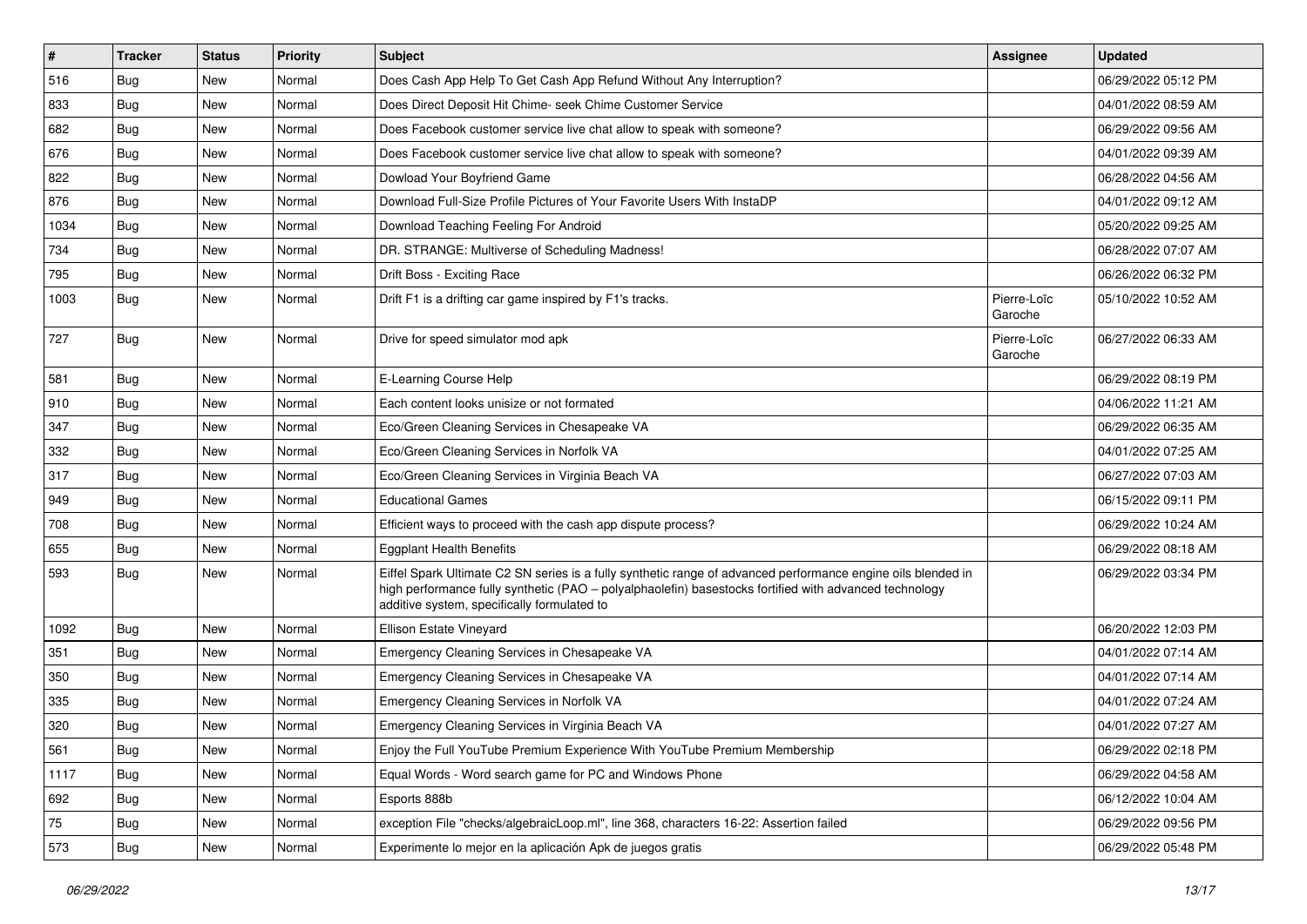| #    | Tracker    | <b>Status</b> | <b>Priority</b> | <b>Subject</b>                                                  | Assignee               | <b>Updated</b>      |
|------|------------|---------------|-----------------|-----------------------------------------------------------------|------------------------|---------------------|
| 92   | <b>Bug</b> | New           | High            | expression should have been normalized in EMF backend           | Pierre-Loïc<br>Garoche | 06/29/2022 05:44 PM |
| 135  | <b>Bug</b> | New           | Normal          | factspress                                                      |                        | 04/01/2022 07:52 AM |
| 258  | <b>Bug</b> | New           | Normal          | Fake Nike Dunk High AMBUSH Deep Royal                           |                        | 06/29/2022 08:21 PM |
| 497  | Bug        | <b>New</b>    | Normal          | Fake Nike Dunk Low Off-White Lot 50                             |                        | 06/29/2022 03:23 PM |
| 256  | <b>Bug</b> | New           | Normal          | <b>Fake Travis Scott Shoes</b>                                  |                        | 04/01/2022 08:12 AM |
| 977  | <b>Bug</b> | New           | Normal          | Fans of the Old Country will like this book.                    |                        | 06/26/2022 05:54 AM |
| 268  | <b>Bug</b> | New           | Normal          | Fashioni                                                        |                        | 04/01/2022 08:20 AM |
| 154  | <b>Bug</b> | New           | Normal          | fdgyyrut gyrtrw                                                 |                        | 06/27/2022 01:21 AM |
| 915  | Bug        | <b>New</b>    | Normal          | Finance dissertation writing                                    |                        | 04/07/2022 09:22 AM |
| 1091 | <b>Bug</b> | New           | Normal          | Find family fun indoors and outdoors in the Jungfrau Region     |                        | 06/14/2022 09:33 AM |
| 985  | Bug        | New           | Normal          | Find out the vitality of Facebook Phone Number:                 |                        | 06/27/2022 05:39 AM |
| 316  | <b>Bug</b> | New           | Normal          | Finden Sie den besten Klingelton für Ihr Telefon                |                        | 06/24/2022 10:28 PM |
| 983  | <b>Bug</b> | New           | Normal          | Finding issue in tekken 3 game?                                 |                        | 06/28/2022 03:26 AM |
| 982  | Bug        | New           | Normal          | Five sites that let you download free scenarios for your iPhone |                        | 05/07/2022 09:34 PM |
| 213  | <b>Bug</b> | New           | Normal          | fix HP Notebook Missing Operating System Error Message          |                        | 04/01/2022 08:53 AM |
| 475  | <b>Bug</b> | New           | Normal          | Floor Cleaning Arlington MA                                     |                        | 06/29/2022 05:53 PM |
| 411  | Bug        | New           | Normal          | Floor Cleaning Boston MA                                        |                        | 04/01/2022 07:47 AM |
| 427  | Bug        | New           | Normal          | Floor Cleaning Brookline MA                                     |                        | 04/01/2022 07:46 AM |
| 460  | <b>Bug</b> | New           | Normal          | Floor Cleaning Medford MA                                       |                        | 06/28/2022 01:07 PM |
| 436  | Bug        | New           | Normal          | Floor Cleaning Newton MA                                        |                        | 04/01/2022 07:50 AM |
| 452  | <b>Bug</b> | New           | Normal          | Floor Cleaning Quincy MA                                        |                        | 04/01/2022 07:48 AM |
| 419  | Bug        | <b>New</b>    | Normal          | Floor Cleaning Somerville MA                                    |                        | 04/01/2022 07:46 AM |
| 444  | <b>Bug</b> | New           | Normal          | Floor Cleaning Watertown MA                                     |                        | 04/01/2022 07:49 AM |
| 468  | <b>Bug</b> | New           | Normal          | Floor Cleaning Westchester MA                                   |                        | 06/27/2022 02:41 AM |
| 473  | <b>Bug</b> | New           | Normal          | Floor Stripping Arlington MA                                    |                        | 06/29/2022 09:20 PM |
| 409  | <b>Bug</b> | New           | Normal          | Floor Stripping Boston MA                                       |                        | 04/01/2022 07:47 AM |
| 425  | Bug        | New           | Normal          | Floor Stripping Brookline MA                                    |                        | 04/01/2022 07:45 AM |
| 458  | Bug        | New           | Normal          | Floor Stripping Medford MA                                      |                        | 04/01/2022 07:32 AM |
| 434  | Bug        | New           | Normal          | Floor Stripping Newton MA                                       |                        | 04/01/2022 07:50 AM |
| 450  | Bug        | <b>New</b>    | Normal          | Floor Stripping Quincy MA                                       |                        | 06/29/2022 06:32 AM |
| 417  | <b>Bug</b> | New           | Normal          | Floor Stripping Somerville MA                                   |                        | 04/01/2022 07:46 AM |
| 442  | <b>Bug</b> | New           | Normal          | Floor Stripping Watertown MA                                    |                        | 04/01/2022 07:49 AM |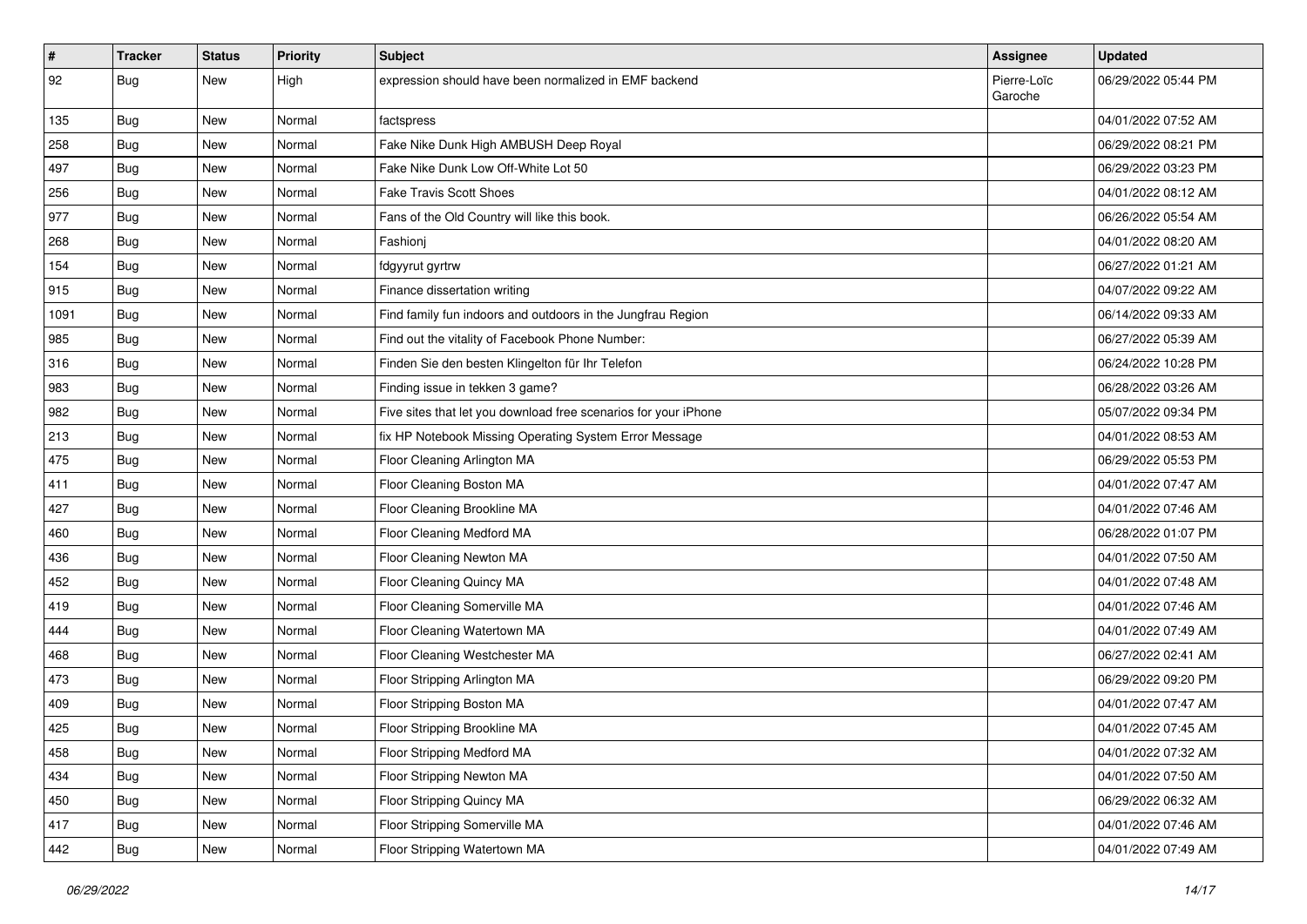| $\vert$ # | <b>Tracker</b> | <b>Status</b> | <b>Priority</b> | <b>Subject</b>                                               | <b>Assignee</b> | <b>Updated</b>      |
|-----------|----------------|---------------|-----------------|--------------------------------------------------------------|-----------------|---------------------|
| 466       | <b>Bug</b>     | New           | Normal          | Floor Stripping Westchester MA                               |                 | 06/29/2022 08:36 PM |
| 474       | <b>Bug</b>     | New           | Normal          | Floor Waxing Arlington MA                                    |                 | 06/28/2022 08:10 PM |
| 410       | Bug            | New           | Normal          | Floor Waxing Boston MA                                       |                 | 04/01/2022 07:47 AM |
| 426       | <b>Bug</b>     | New           | Normal          | Floor Waxing Brookline MA                                    |                 | 04/01/2022 07:49 AM |
| 459       | Bug            | <b>New</b>    | Normal          | Floor Waxing Medford MA                                      |                 | 04/01/2022 07:32 AM |
| 435       | <b>Bug</b>     | New           | Normal          | Floor Waxing Newton MA                                       |                 | 04/01/2022 07:50 AM |
| 451       | <b>Bug</b>     | New           | Normal          | Floor Waxing Quincy MA                                       |                 | 04/01/2022 07:48 AM |
| 418       | <b>Bug</b>     | New           | Normal          | Floor Waxing Somerville MA                                   |                 | 04/01/2022 07:46 AM |
| 443       | <b>Bug</b>     | New           | Normal          | Floor Waxing Watertown MA                                    |                 | 04/01/2022 07:51 AM |
| 467       | Bug            | New           | Normal          | Floor Waxing Westchester MA                                  |                 | 04/01/2022 07:31 AM |
| 253       | <b>Bug</b>     | New           | Normal          | Florence Lawrence                                            |                 | 06/29/2022 06:22 PM |
| 232       | <b>Bug</b>     | New           | Normal          | FM whatsapp messaging app.                                   |                 | 06/27/2022 10:04 AM |
| 956       | Bug            | New           | Normal          | FNF Free Mods Online                                         |                 | 06/25/2022 09:59 PM |
| 774       | <b>Bug</b>     | New           | Normal          | Follow proper initiatives                                    |                 | 06/29/2022 12:34 PM |
| 765       | <b>Bug</b>     | New           | Normal          | Follow proper initiatives to check my cash app               |                 | 06/25/2022 10:08 AM |
| 590       | Bug            | New           | Normal          | Follow proper initiatives to check my cash app card balance: |                 | 06/27/2022 09:57 AM |
| 577       | <b>Bug</b>     | New           | Normal          | Follow these easy steps to make Admiral Casino Login         |                 | 06/28/2022 03:52 AM |
| 703       | Bug            | <b>New</b>    | Normal          | For real-time help, dial Facebook customer service number    |                 | 06/29/2022 12:30 AM |
| 157       | <b>Bug</b>     | New           | Normal          | Forget cash app pin                                          |                 | 06/29/2022 12:43 PM |
| 515       | <b>Bug</b>     | New           | Normal          | Fragment Nike Dunk High Tokyo Fake                           |                 | 06/29/2022 08:58 PM |
| 979       | <b>Bug</b>     | New           | Normal          | Free Gas Cards for the Unemployed                            |                 | 06/25/2022 09:02 PM |
| 980       | <b>Bug</b>     | New           | Normal          | Free Gas Cards for the Unemployed                            |                 | 06/28/2022 02:54 PM |
| 219       | Bug            | <b>New</b>    | Normal          | Free Ringtones for Cell Phones.                              |                 | 06/29/2022 08:59 PM |
| 781       | <b>Bug</b>     | New           | Normal          | Free Whatsapp Group to Join                                  |                 | 06/28/2022 11:48 AM |
| 923       | <b>Bug</b>     | New           | Normal          | frenchies for sale                                           |                 | 04/11/2022 02:35 PM |
| 957       | Bug            | New           | Normal          | From Where I Can Get Cheap Writing Services?                 |                 | 04/20/2022 05:06 AM |
| 789       | <b>Bug</b>     | New           | Normal          | Full version                                                 |                 | 06/29/2022 09:29 PM |
| 393       | <b>Bug</b>     | New           | Normal          | Furniture Assembly Services in Annapolis MD                  |                 | 04/01/2022 07:16 AM |
| 369       | Bug            | New           | Normal          | Furniture Assembly Services in Arlington County VA           |                 | 04/01/2022 07:12 AM |
| 357       | <b>Bug</b>     | New           | Normal          | Furniture Assembly Services in Baltimore MD                  |                 | 04/01/2022 07:12 AM |
| 375       | <b>Bug</b>     | New           | Normal          | Furniture Assembly Services in Fairfax VA                    |                 | 04/01/2022 07:18 AM |
| 405       | <b>Bug</b>     | New           | Normal          | Furniture Assembly Services in Gaithersburg MD               |                 | 04/01/2022 07:47 AM |
| 381       | <b>Bug</b>     | New           | Normal          | Furniture Assembly Services in McLean VA                     |                 | 04/01/2022 07:17 AM |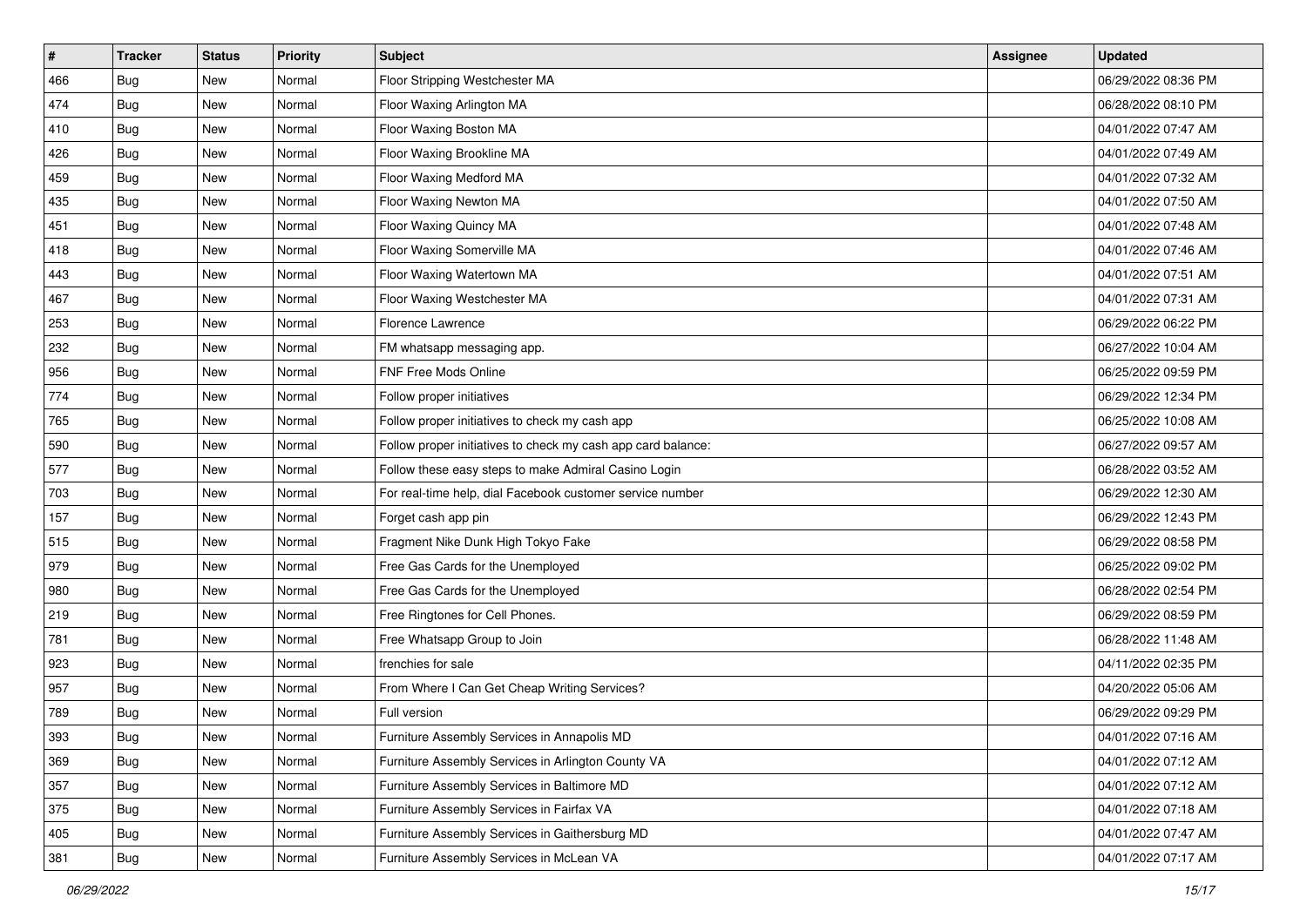| #    | <b>Tracker</b> | <b>Status</b> | <b>Priority</b> | <b>Subject</b>                                                                         | <b>Assignee</b>        | <b>Updated</b>      |
|------|----------------|---------------|-----------------|----------------------------------------------------------------------------------------|------------------------|---------------------|
| 399  | Bug            | New           | Normal          | Furniture Assembly Services in Potomac MD                                              |                        | 04/01/2022 07:15 AM |
| 387  | Bug            | <b>New</b>    | Normal          | Furniture Assembly Services in Sterling VA                                             |                        | 04/01/2022 07:18 AM |
| 363  | Bug            | New           | Normal          | Furniture Assembly Services in Washington DC                                           |                        | 04/01/2022 07:13 AM |
| 849  | Bug            | New           | Normal          | FutEmax App Apk - Watch Soccer, Fantasy Football, And More On Your Mobile Device       |                        | 04/01/2022 09:04 AM |
| 1053 | <b>Bug</b>     | <b>New</b>    | Normal          | Game Geometry Dash                                                                     |                        | 05/26/2022 11:30 AM |
| 1118 | Bug            | New           | Normal          | <b>Gameplay Minecraft</b>                                                              |                        | 06/27/2022 10:33 AM |
| 412  | Bug            | New           | Normal          | Germs Removal Boston MA                                                                |                        | 04/01/2022 07:47 AM |
| 429  | Bug            | New           | Normal          | Germs Removal Brookline MA                                                             |                        | 04/01/2022 07:51 AM |
| 428  | Bug            | New           | Normal          | Germs Removal Brookline MA                                                             |                        | 04/01/2022 07:47 AM |
| 461  | Bug            | <b>New</b>    | Normal          | Germs Removal Medford MA                                                               |                        | 06/29/2022 09:06 PM |
| 437  | <b>Bug</b>     | New           | Normal          | Germs Removal Newton MA                                                                |                        | 04/01/2022 07:50 AM |
| 453  | Bug            | New           | Normal          | Germs Removal Quincy MA                                                                |                        | 04/01/2022 07:48 AM |
| 420  | Bug            | New           | Normal          | Germs Removal Somerville MA                                                            |                        | 04/01/2022 07:46 AM |
| 445  | <b>Bug</b>     | New           | Normal          | Germs Removal Watertown MA                                                             |                        | 04/01/2022 07:49 AM |
| 469  | Bug            | New           | Normal          | Germs Removal Westchester MA                                                           |                        | 06/28/2022 10:40 AM |
| 641  | <b>Bug</b>     | New           | Normal          | Get Best Economics Dissertation Writing Service                                        |                        | 06/25/2022 10:04 AM |
| 489  | <b>Bug</b>     | New           | Normal          | Get cash app refund instantly if sent to the wrong person                              |                        | 06/29/2022 09:03 PM |
| 959  | Bug            | New           | Normal          | Get connected with cash app team-How to get money off cash app at walmart without card |                        | 06/27/2022 08:52 AM |
| 732  | <b>Bug</b>     | New           | Normal          | Get rectifications steps about why cash app transfer failed                            |                        | 06/26/2022 03:28 PM |
| 547  | Bug            | New           | Normal          | Get rid of the issue of cash app down by calling experts.                              |                        | 06/26/2022 10:38 AM |
| 668  | Bug            | New           | Normal          | Get to know Cash App Refund Process here                                               |                        | 06/29/2022 07:21 AM |
| 535  | <b>Bug</b>     | New           | Normal          | Getting Tangled Problems When You Try To Apply For Cash App Delete Account             | Christophe<br>Garion   | 06/26/2022 04:51 PM |
| 162  | Bug            | New           | Normal          | gfyuik9                                                                                | Hamza Bourbouh         | 04/01/2022 08:01 AM |
| 120  | Bug            | New           | Normal          | ghfjtkx                                                                                | Pierre-Loïc<br>Garoche | 06/29/2022 09:26 PM |
| 965  | <b>Bug</b>     | <b>New</b>    | Normal          | Go with cash app customer service to know where I can load my cash app card            |                        | 06/28/2022 04:30 AM |
| 118  | <b>Bug</b>     | New           | Normal          | golf                                                                                   | Anonymous              | 06/29/2022 07:36 PM |
| 892  | Bug            | New           | Normal          | Good game                                                                              |                        | 04/01/2022 09:15 AM |
| 834  | <b>Bug</b>     | New           | Normal          | Grasp the secret to relieve stress and fatigue                                         |                        | 04/01/2022 08:57 AM |
| 818  | Bug            | New           | Normal          | Have you ever played a basketball game?                                                | Corentin<br>Lauverjat  | 04/01/2022 08:55 AM |
| 285  | <b>Bug</b>     | New           | Normal          | Have you ever written an essay?                                                        |                        | 06/29/2022 12:45 PM |
| 137  | <b>Bug</b>     | New           | Normal          | hcbets                                                                                 |                        | 04/01/2022 07:52 AM |